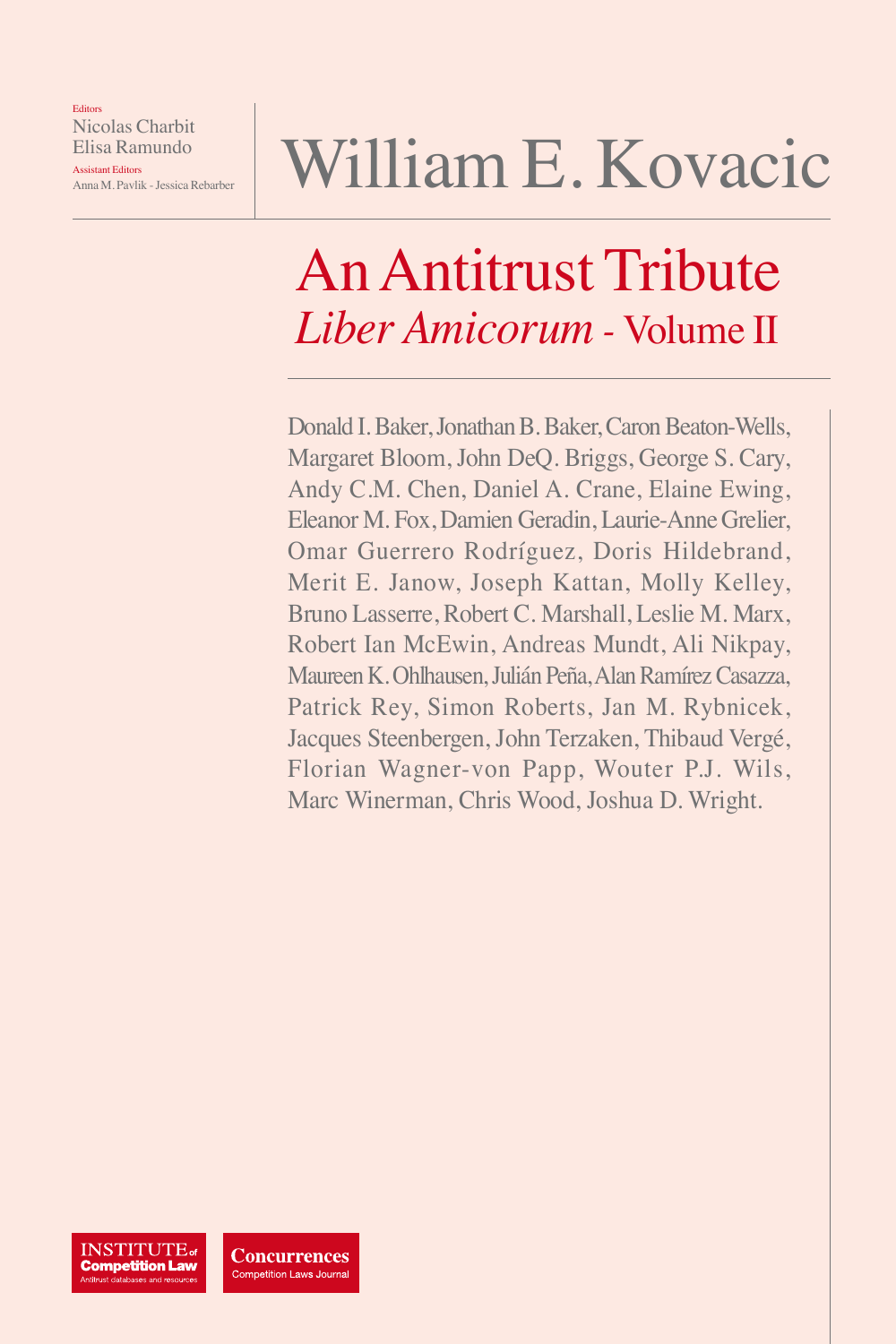## Editors' Note

Nicolas Charbit Elisa Ramundo

Following the success of William E. Kovacic Liber Amicorum—Volume I published in 2012, the Institute of Competition Law is proud to release the second volume of this book within the European tradition of Liber Amicorum.

In witnessing the constant growth of antitrust regimes around the world and in recognizing the significant role played by William Kovacic in favoring the antitrust dialogue at the international level, this Volume II pays tribute to Professor Kovacic's outstanding career offering a unique combination of theoretical insights and practical knowledge of competition and antitrust law issues worldwide.

In this Volume II, thirty-seven prominent authors signed twenty-seven contributions that tackle some of the most stimulating and current topics in competition policy and antitrust laws.

**PART I**, entitled "**The International Dimension of Competition Policy**," includes twelve articles that offer a dynamic overview of international competition policy. Thus, **Jonathan Baker** reviews Kovacic's work on the design of antitrust enforcement institutions analyzing how antitrust norms exhibit continuity over the time; **Doris Hildebrand**, stemming from Kovacic's advocacy for convergence, discusses how the US/EU divide can be surpassed by superior norms; **Florian Wagner-von Papp** delineates a comparison between the US antitrust laws and EU competition law pointing out some thoughts on the importance of defining the relationship between antitrust law on the federal (or EU) level and antitrust laws on (Member) state level; **Jacques Steenbergen** offers some reflections on legitimacy, accountability and independence of competition authorities; **Maureen Ohlhausen** discusses the recommendations in the "FTC at 100 Report" for improving agency performance; **John Briggs** and **Donald Baker** suggest a critical revision of the US antitrust policy and administration to join the rest of the world; **Marc Winerman** steps into the past discussing the international issues arising when the FTC first opened its doors and even before; **Bruno Lasserre** highlights successes and challenges of the European Competition Network; **Wouter Wils** gives a retrospective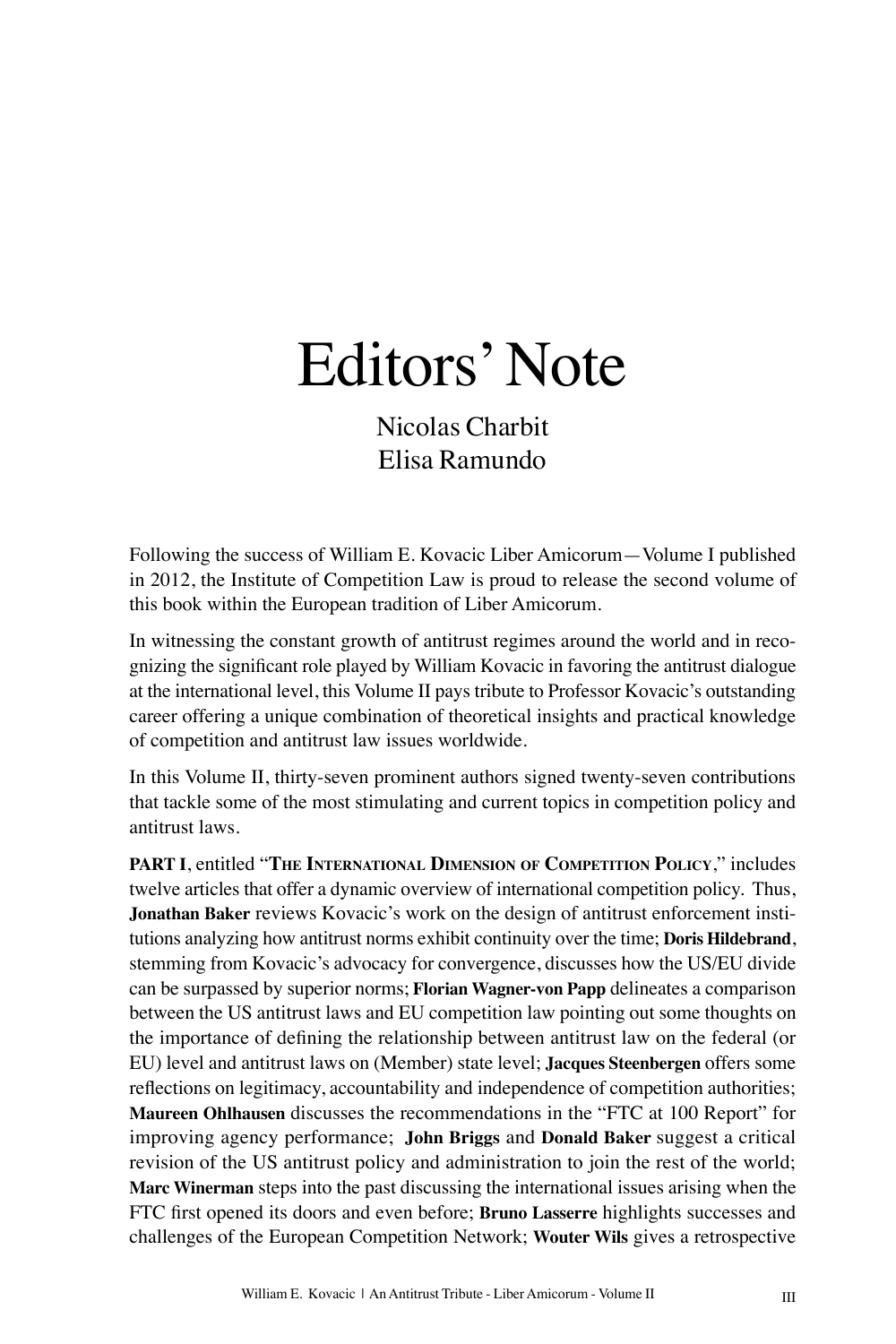analysis of the EC Regulation 1/2013, after ten years since its enactment; **Ali Nikpay**  tries to assess the OFT's performance by reference to the analytical framework set down by Kovacic on agency effectiveness; **Julían Peña** outlines the role of international cooperation in the development of competition law in Latin America; **Ian McEwin** delves into the existing connection between business, politics and competition law in Southeast Asia.

The fifteen articles of **PART II,** entitled **"Complexities of Antitrust Rules around** THE WORLD<sup>"</sup>, guide readers through some of the intricacies in the application of antitrust rules in different countries around the world. In Part II, **John Terzaken** and **Molly Kelley** analyze the expanding role of behavioral remedies in cartel enforcements; **Damien Geradin** and **Laurie-Anne Grelier** offer some critical considerations on the EU Directive on Antitrust Damages Claims; **Omar Guerrero** and **Alan Ramírez** explore how effective criminal cartel provisions could be to deter cartel behavior; **Robert Marshall** and **Leslie Marx** discuss compliance with Section 1 of the Sherman Act from an economic perspective; **Caron Beaton Wells**, drawing on the Australian experience, tests effectiveness of a range of leniency policies; **Eleanor Fox** and **Merit Janow**, by examining the Vitamin C cartel case, set forth the main points at which trade and competition ought to meet; **Andy Chen** analyzes impacts and implications arising from the LCD cartel case for the Taiwanese competition policy; **Simon Roberts** reviews the approach of the South African Competition Commission to uncovering collusion in the construction sector and draws out some lessons for establishing new institutions; **Patrick Rey** and **Thibaud Vergé** outline vertical restraints treatment in the EU; **Andreas Mundt** conducts an insightful digression on some forms of vertical restraints vis-à-vis the rapid development of the Internet economy; **Daniel Crane** provides some analytical clarity on the legal rules governing predatory innovations claims; **Joseph Kattan** and **Chris Wood** explain the standard-essential patents and the related problem of hold-up; **Margaret Bloom** discusses convergence and cooperation in international merger control; **Joshua Wright** and **Jan Rybnicek** advocate for a more committed consideration of the evolution of out-of-market efficiencies in the US and around the world; **George Cary** and **Elaine Ewing** consider what can the US/EU experience in the merger context tell us about convergence with MOFCOM.

Volume II, with its 27 papers, takes readers around the world providing them with provoking reflections, insightful thoughts, and learning experiences on competition policy and antitrust laws. This is the same world that Bill Kovacic has traveled so much to share knowledge and favor dialogue among different players in the international antitrust arena.

The editors would like to give their sincere thanks to the thirty-seven authors for their hours of labor in dedication to the Volume II of this Liber Amicorum and to Anna Pavlik and Jessica Rebarber for their precious editorial assistance.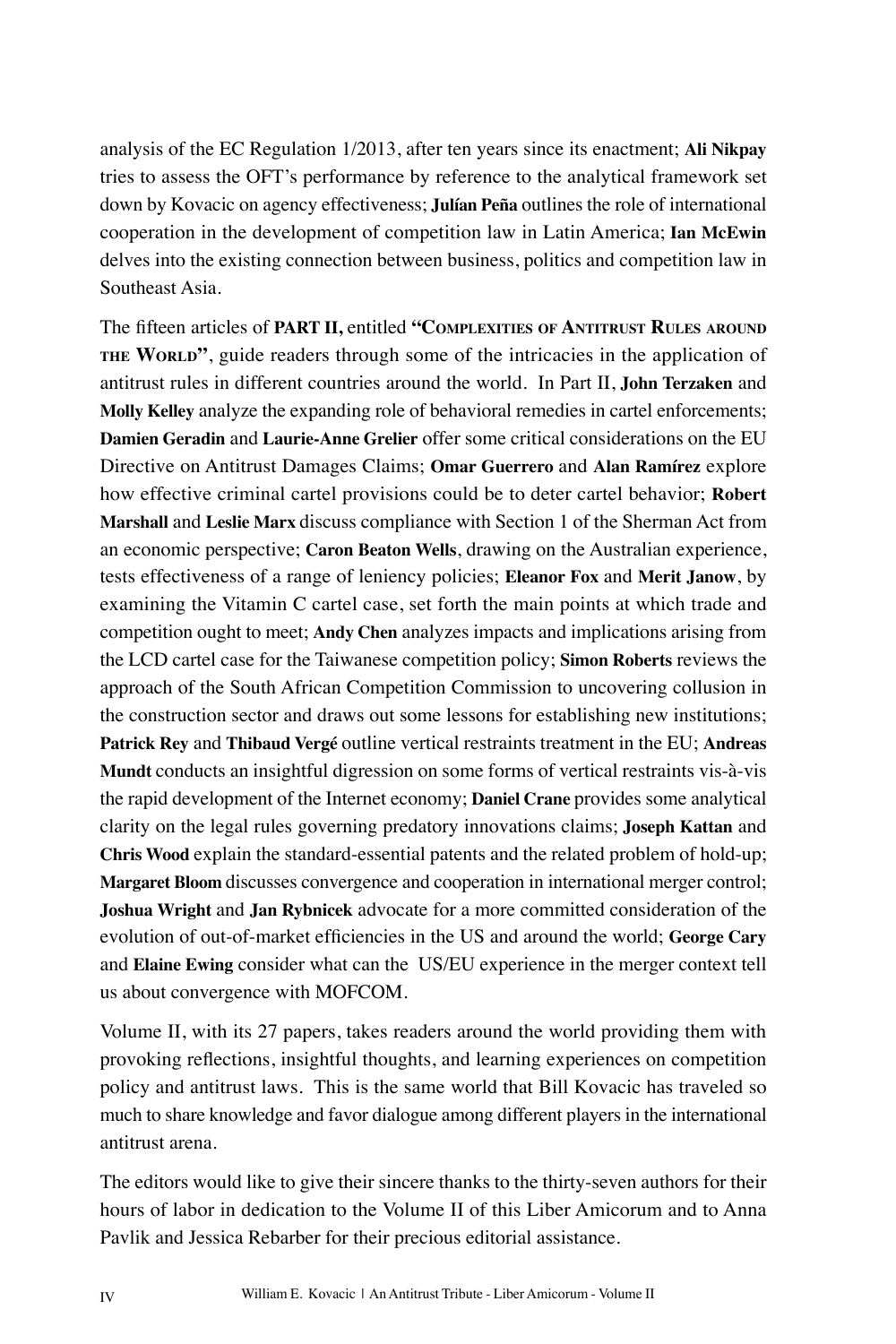## Contributors

**Donald I. Baker** *Baker & Miller*

**Jonathan B. Baker** *American University Washington College of Law*

**Caron Beaton-Wells** *University of Melbourne*

**Margaret Bloom** *King's College London*

**John DeQ. Briggs** *Axinn, Veltrop & Harkrider*

**George S. Cary** *Cleary Gottlieb Steen & Hamilton*

**Andy C.M. Chen** *Department of Financial and Economic Law, Chung Yuan Christian University*

**Daniel A. Crane** *University of Michigan*

**Elaine Ewing** *Cleary Gottlieb Steen & Hamilton*

**Eleanor M. Fox** *New York University School of Law*

**Damien Geradin** *Covington & Burling*

**Laurie-Anne Grelier** *Covington & Burling*

**Omar Guerrero Rodríguez** *Barrera, Siqueiros y Torres Landa*

**Doris Hildebrand** *University of Brussels – EE&MC*

**Merit E. Janow** *Columbia University*

**Joseph Kattan** *Gibson, Dunn & Crutcher*

**Molly Kelley** *Allen & Overy*

**Bruno Lasserre** *Autorité de la Concurrence*

**Robert C. Marshall** *Penn State University*

**Leslie M. Marx** *Fuqua School of Business, Duke University*

**Robert Ian McEwin** *University of Malaya Malaysian Centre of Regulatory Studies – Chulalongkorn University*

**Andreas Mundt** *Bundeskartellamt – International Competition Network*

**Ali Nikpay** *Gibson, Dunn & Crutcher*

**Maureen K. Ohlhausen** *US Federal Trade Commission*

**Julián Peña** *Allende & Brea – University of Buenos Aires*

**Alan Ramírez Casazza** *Barrera, Siqueiros y Torres Landa*

**Patrick Rey** *Toulouse School of Economics - Institut d'Economie Industrielle*

**Simon Roberts** *University of Johannesburg*

**Jan M. Rybnicek** *US Federal Trade Commission*

**Jacques Steenbergen** *Belgian Competition Authority*

**John Terzaken** *Allen & Overy*

**Thibaud Vergé** *Centre de Recherche en Economie et Statistique and ENSAE*

**Florian Wagner-von Papp** *UCL Institute of Global Law – UCL Centre for Law and Economics*

**Wouter P.J. Wils** *European Commission – King's College London*

**Marc Winerman** *Formerly US Federal Trade Commission*

**Chris Wood** *Gibson, Dunn & Crutcher*

**Joshua D. Wright** *US Federal Trade Commission*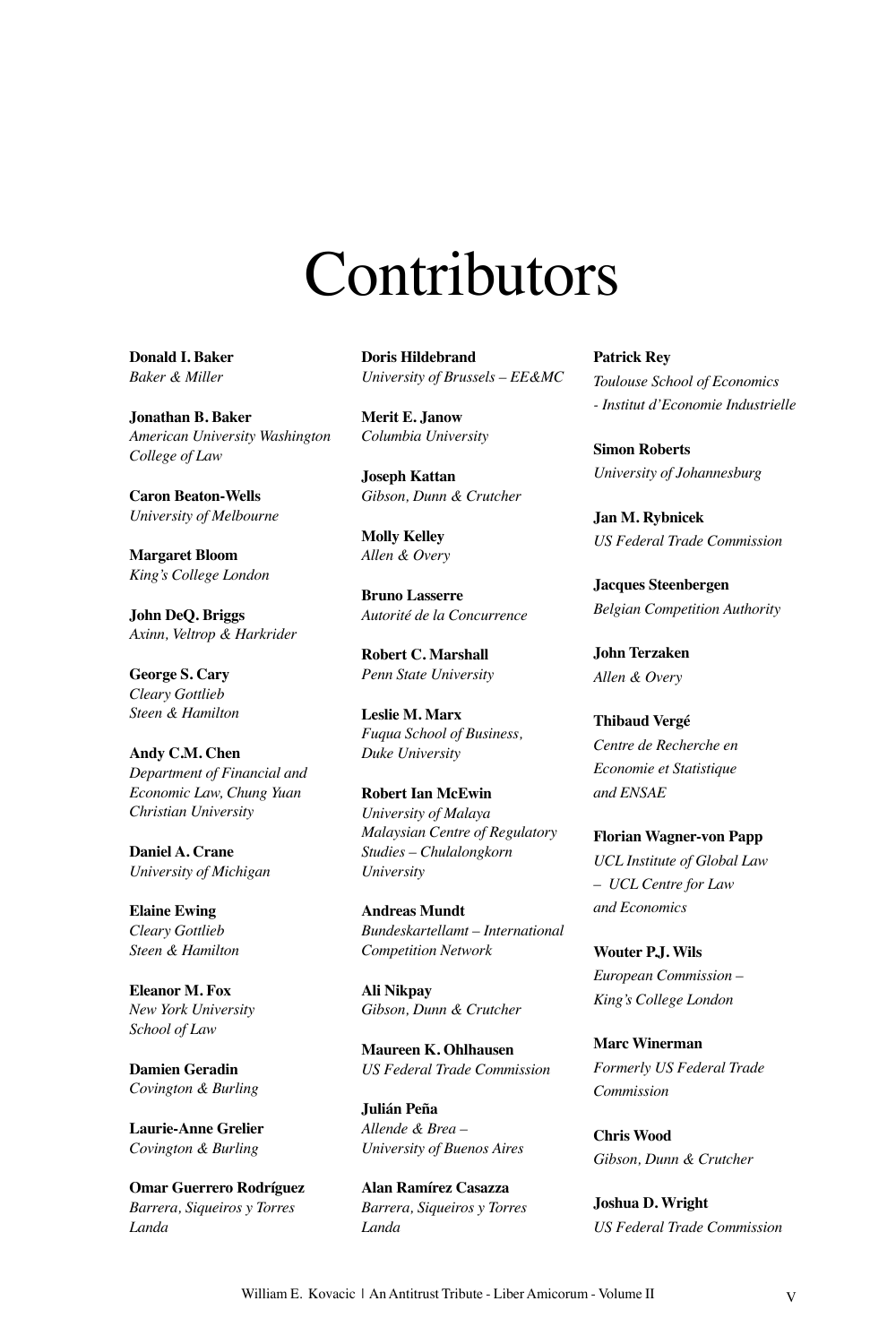## Table of Contents

### PART I: The International Dimension of Competition Policy

| Jonathan B. Baker                                                                                                   |
|---------------------------------------------------------------------------------------------------------------------|
| Bill's Advocacy for Converging Economic Schools of Thought<br>Doris Hildebrand                                      |
| Comparative Antitrust Federalism and the Error-Cost Framework or:<br>Rhetoric and Reality: You Protect Competitors, |
| Florian Wagner-von Papp                                                                                             |
| Jacques Steenbergen                                                                                                 |
| The Federal Trade Commission at 100:<br>Maureen K. Ohlhausen                                                        |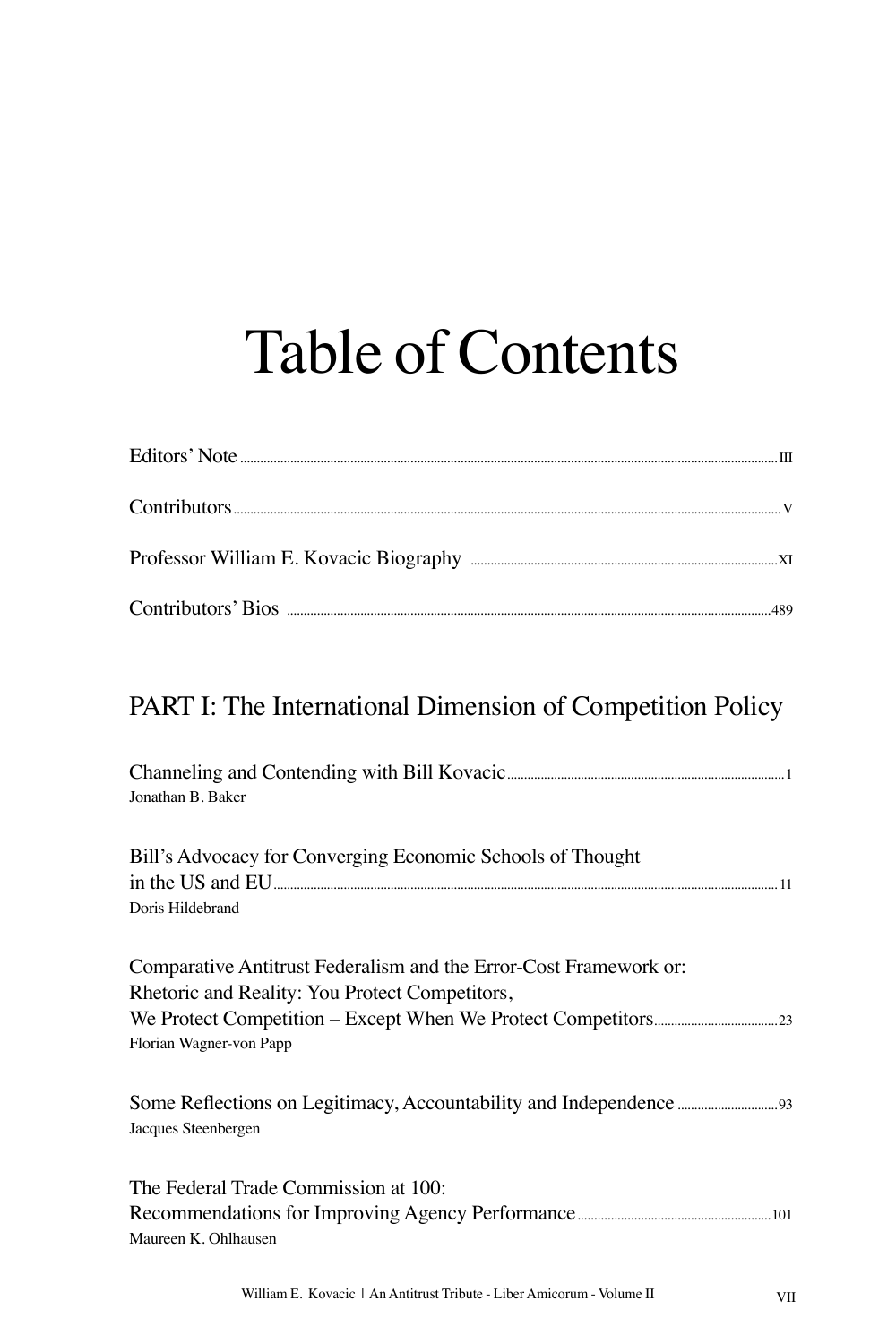| Rethinking US Antitrust Policy and Administration:                                     |
|----------------------------------------------------------------------------------------|
| Donald I Baker, John DeQ. Briggs                                                       |
| International Issues in the FTC's First Decade (1915-1925)—and Before<br>Marc Winerman |
| The European Competition Network: Past Successes<br><b>Bruno Lasserre</b>              |
| Wouter P.J. Wills                                                                      |
| Ali Nikpay                                                                             |
| The Role of International Cooperation<br>Julían Peña                                   |
| Robert Ian McEwin                                                                      |
| PART II: Complexities of Antitrust Rules around the World                              |
| You're Fired! The Expanding Role of Behavioral<br>John Terzaken, Molly Kelley          |
| Cartel Damages Claims in the European Union:<br>Damien Geradin, Laurie-Anne Grelier    |
| Omar Guerrero Rodríguez, Alan Ramírez Casazza                                          |
| Robert C. Marshall, Leslie M. Marx                                                     |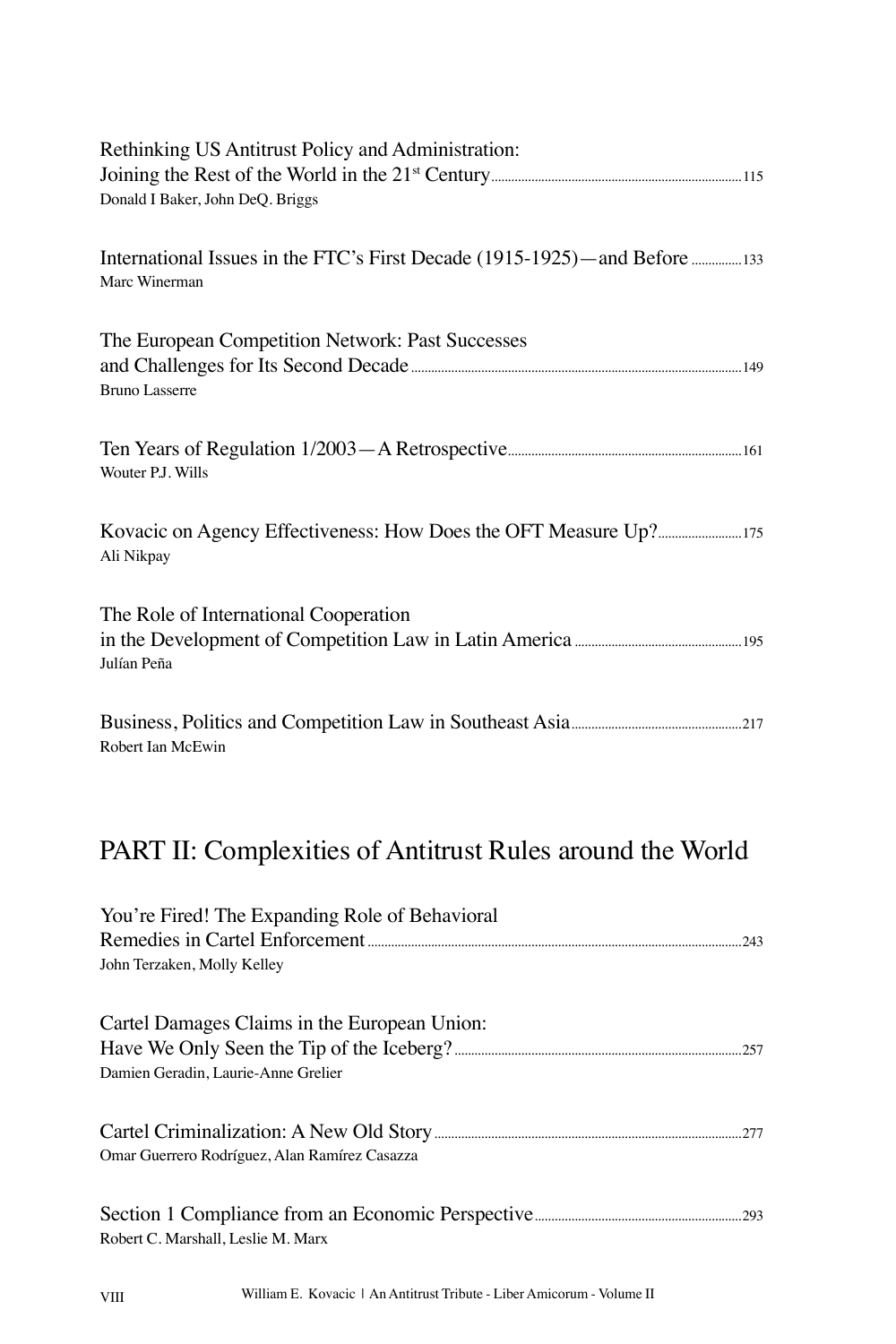| Caron Beaton-Wells                                                                                                                                                                  |  |
|-------------------------------------------------------------------------------------------------------------------------------------------------------------------------------------|--|
| China, the WTO, and State-Sponsored Export Cartels:<br>Eleanor M. Fox, Merit E. Janow                                                                                               |  |
| The LCD Cartel: Impacts and Implications<br>Andy C.M. Chen                                                                                                                          |  |
| Establishing New Institutions: A Note on the Role of Strategy and Economic<br>Analysis in Uncovering Collusion in the South African Construction Sector 351<br><b>Simon Roberts</b> |  |
| Patrick Rey, Thibaud Vergé                                                                                                                                                          |  |
| Andreas Mundt                                                                                                                                                                       |  |
| Daniel A. Crane                                                                                                                                                                     |  |
| Joseph Kattan, Chris Wood                                                                                                                                                           |  |
| Margaret Bloom                                                                                                                                                                      |  |
| Outside In or Inside Out? Counting Merger Efficiencies<br>Joshua D. Wright, Jan M. Rybnicek                                                                                         |  |
| Divergence Then and Now: What Does the US/EU<br>George S. Cary, Elaine Ewing                                                                                                        |  |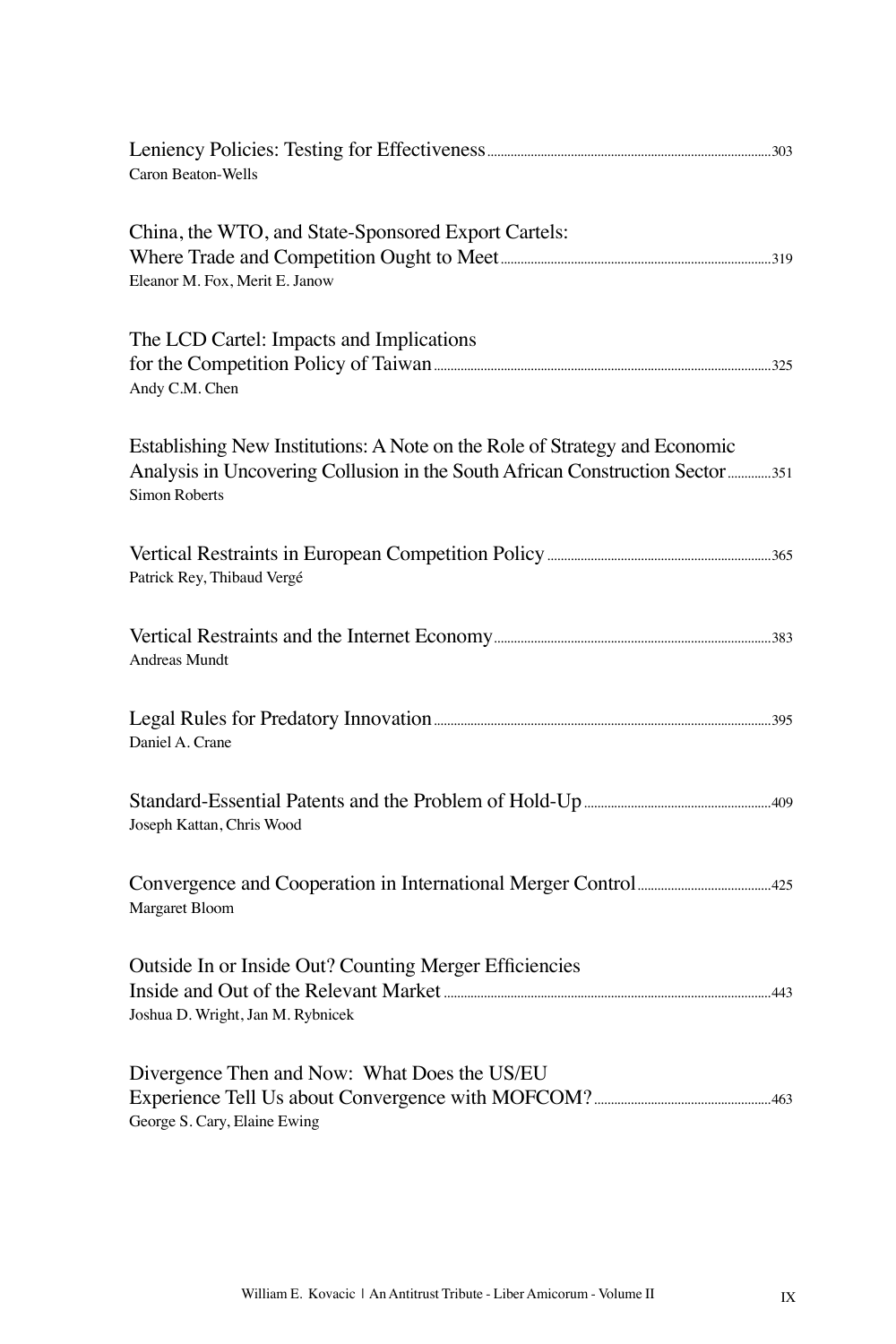### **JOHN TERZAKEN**

john.terzaken@allenovery.com *Partner, Allen & Overy, Washington, DC*

### Molly Kelley

molly.kelley@allenovery.com *Associate, Allen & Overy, Washington, DC*

### Abstract

The increasing frequency with which the Antitrust Division of the Department of Justice has sought the imposition of compliance monitors, coupled with its recent willingness to enter into deferred prosecution and non-prosecution agreements as means of resolving and modifying corporate behavior, are a clear sign that the Division is changing tact on its use of behavioral remedies in criminal antitrust cases. Where it was previously reluctant to interfere in corporate governance, the Division now appears eager to prevent antitrust violations at their source by assessing companies' controls. In this paper, we explore the evolution of and potential reasons for this seeming policy shift and reflect on what it may mean for individual antitrust offenders going forward. We foresee a harsher enforcement landscape ahead for individuals, with future defendants facing larger fines, longer prison sentences, and new behavioral sanctions, like potential disqualification.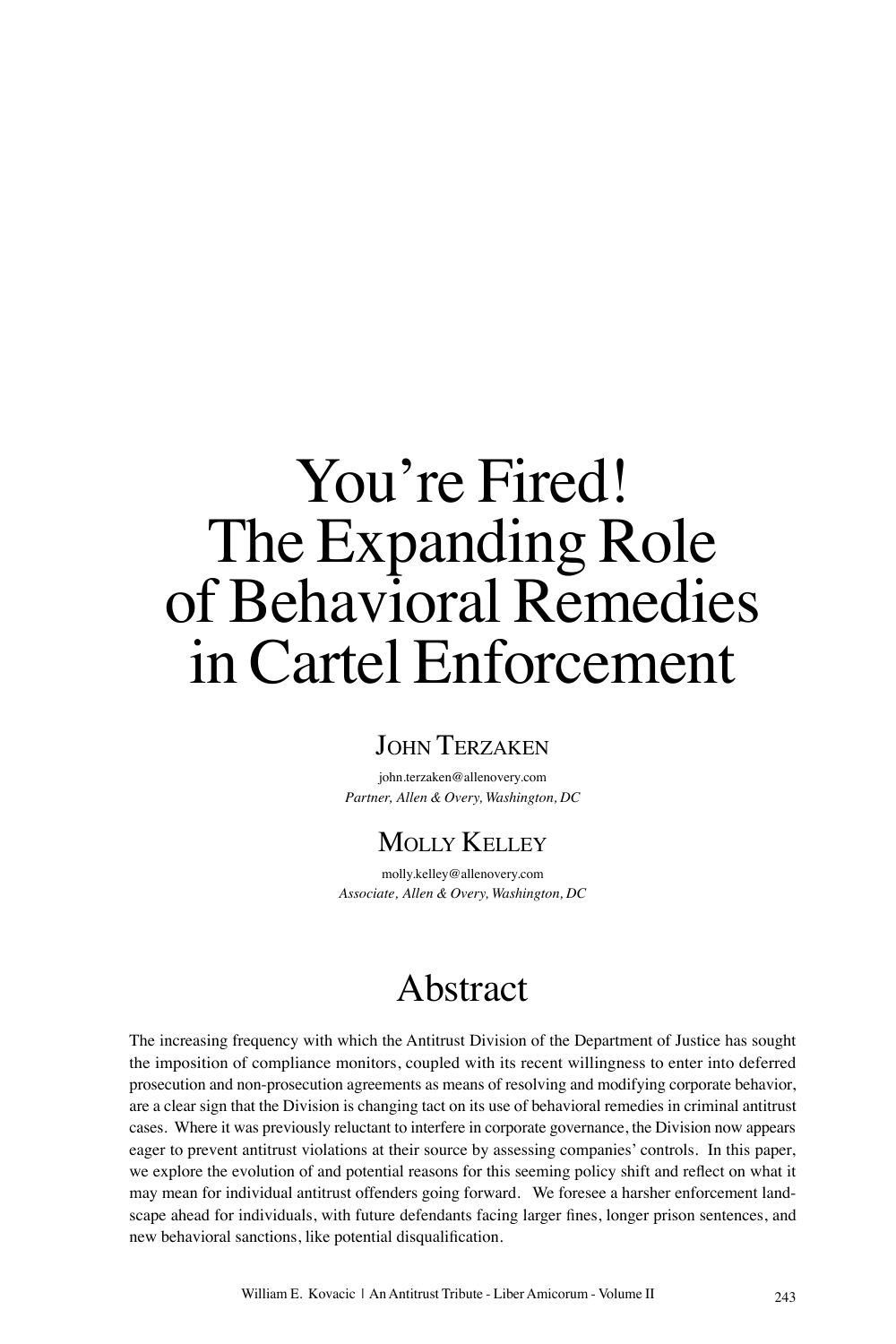The Antitrust Division of the Department of Justice (the "Division") has long espoused the view that significant fines and jail terms are the most appropriate punishment for individuals convicted of criminal antitrust violations. In recent years, it has successfully increased penalties against individual offenders. Indeed, the Division reports that the average prison sentence imposed from 2010 to 2013 was almost twenty-five months, more than three times the eight-month average of the 1990s.<sup>1</sup>

While the Division's seemingly insatiable appetite for greater fines and jail terms continues unabated, recent events suggest a trend toward greater use of behavioral remedies to punish and deter criminal antitrust conduct. Evidence of this trend lies in the growing use of compliance monitors as a requirement of probation in criminal antitrust matters: a move that stands in stark contrast to the Division's long-standing policy of abstaining from interfering in areas of corporate governance. It is similarly reflected in the Division's recent willingness to entertain deferred prosecution and non-prosecution agreements as means of resolving and modifying corporate behavior: another significant policy shift for the Division.

In this paper, we explore the evolution of individual accountability and punishment in criminal antitrust prosecutions, and what the recent trend in the use of behavioral remedies may mean for individual defendants going forward. We see a future in which an antitrust offender will not only face the prospect of a lengthy jail sentence and staggering fine, but also a potential employment restriction.

### I. Setting the Course

The Division views individual accountability as the cornerstone of criminal enforcement, a view that is reflected in its recent enforcement record. It charged 63 individuals in fiscal year 2012 alone.<sup>2</sup> These individuals face the possibility of prison for up to ten years, and a fine of up to \$1 million or twice the pecuniary gain/loss to victims.<sup>3</sup>

While the fine levels for individuals may be severe, the Division views fines alone as insufficient to punish defendants and deter similar conduct. As a result, it has developed a firm policy of requesting jail sentences for all defendants.<sup>4</sup> This policy is based on the concern that fines might be reimbursed through bonuses, raises,<sup>5</sup> or indirectly

<sup>1</sup> Antitrust Div., U.S. Dep't of Justice, 2013 Criminal Enforcement Update, *available at* http://www.justice.gov/atr/ public/criminal/264101.html.

<sup>2</sup> *Id*.

<sup>3</sup> Sherman Antitrust Act, 15 U.S.C. § 1; Alternative Fines Act, 18 U.S.C. § 3571.

<sup>4</sup> The Division believes that the credible threat of prison makes the US leniency Program more effective at destabilizing cartels than leniency programs in other jurisdictions. Gregory J. Werden, Senior Economic Counsel, Antitrust Div., Sanctioning Cartel Activity: Let the Punishment Fit the Crime (2009), *available at* http://www.justice.gov/ atr/public/articles/240611.htm.

<sup>5</sup> The possibility of reimbursement is supported by a recent survey, which found that individuals who paid a fine resumed employment with the same firm they worked for during the cartel. John M. Conner & Robert H. Lande, Cartels as Rational Business Strategy: Crime Pays, 34 CARDOZO L. REV. 427, 441-42 (2012).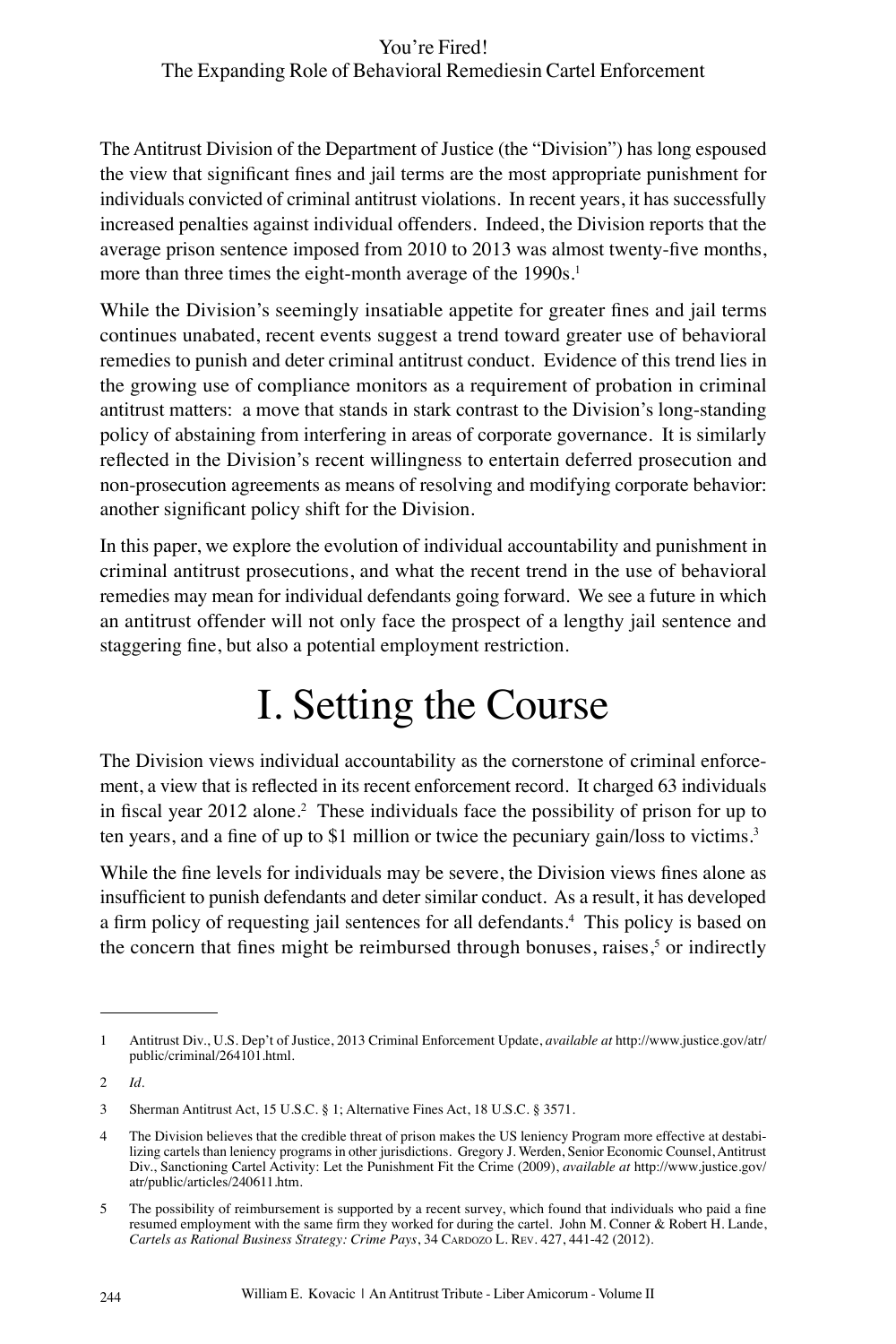through directors and officers insurance.<sup>6</sup> In the Division's view, imprisonment is a better deterrent for companies that may regard criminal fines as a cost of doing business, but are not likely to put a price tag on their executives' freedom.<sup>7</sup>

From an enforcement perspective, the lack of a credible threat of civil liability for individuals may be offset by the very real threat of prison sentences. This view is substantiated by the results of a recent survey of antitrust practitioners indicating that private actions are not a deterrent for individuals.<sup>8</sup> In the few cases in which an individual is named in a follow-on antitrust action, that individual is most likely indemnified by the corporate co-defendant.<sup>9</sup> And although it is also possible that an individual may face a derivative suit brought by shareholders of a corporation that was forced to pay a criminal fine, $10$  for various reasons, derivative suits have a low likelihood of success.<sup>11</sup>

The importance of individual accountability to the enforcement of the antitrust laws is rooted in the history of the Sherman Antitrust Act. The original language of the Act made cartel offenses punishable by up to one year in prison, reflecting the surrounding political culture of the time, which emphasized individual accountability as a vital part

<sup>6</sup> Willis, D&O FAQ's at 4, http://www.willis.com/Documents/Services/executive%20risks/Willis\_DandO\_FAQ.pdf.

<sup>7</sup> Scott D. Hammond, Director of Criminal Enforcement, Antitrust Div., When Calculating the Costs and Benefits of Applying for Corporate Amnesty, How Do You Put a Price Tag on an Individual's Freedom? (Mar. 8, 2001), *available at* http://www.justice.gov/atr/public/speeches/7647.htm.

<sup>8</sup> D. Daniel Sokol, *Cartels, Corporate Compliance, and What Practitioners Really Think about Enforcement*, 78 Antitrust L.J. 201, 235 (2012).

<sup>9</sup> For example, individual executives who pleaded guilty in the coastal shipping case were named in follow-on private suits brought by the direct purchasers of these services. *In re: Cabotage*, No. 3:08-md-1960 (D.P.R. filed Apr. 22, 2008). The private suit against Horizon and former Senior Vice President and General Manager Gabriel Serra was resolved by a \$20 million settlement with Horizon. Erin Coe, *Horizon Puts Up \$20M to Exit Shipping Antitrust MDL*, Law360, (Jun.12, 2009), *available at* http://www.law360.com/articles/106193. Suits were similarly resolved against individuals, Peter Baci, Leonard Shapiro, and Alexander Chisolm. Abigail Rubenstein, *Crowley to Pay \$13.8m to Exit Shipping Antitrust MDL*, Law360, (Jan. 20, 2010), *available at* http://www.law360.com/ articles/144516; Abigail Rubenstein, *Sea Star Settles Shipping Antitrust Claims for \$18.5m*, Law360, (Jul. 28, 2010), *available at* http://www.law360.com/articles/183731/sea-star-settles-shipping-antitrust-claims-for-18-5m; Jacqueline Bell, *Judge Grants Preliminary OK to \$18.5m Sea Star Deal*, Law360, (Aug. 25, 2010) *available at* http://www.law360.com/articles/189497/judge-grants-preliminary-ok-to-18-5m-sea-star-deal). While the settlement apparently requires Mr. Serra to provide cooperation, there is nothing to suggest that he will be personally liable for any portion of the payment.

<sup>10</sup> Const. Laborers Pension Trust of Greater St. Louis v. Autoliv, Inc. et al., No. 1:13-cv-02546 (S.D.N.Y. 2013 filed Apr. 17, 2013). Case is still in the pleading phase; Clayton v. Farish, 73 N.Y.S. 2d 727 (N.Y.Sup.Ct.1947)(surviving motion to dismiss). For example, after ADM pleaded guilty to criminal antitrust violations, its shareholders brought a derivatives suit against the directors of the corporation, which was apparently resolved by an \$8 million settlement. Brief for the United States and the Sec. and Exch. Comm'n as Amicus Curiae Supporting Petitioners, Cal. Pub. Employees' Ret. Sys. v. Felzen, 1998 WL 798872 (US) (No. 97-1732), *available at* http://www.justice.gov/osg/ briefs/1998/3mer/1ami/97-1732.ami.mer.html.

<sup>11</sup> In derivatives suits, it is very difficult for shareholders to show antitrust injury. *See e.g.,* Robert v. Crowley, 687 F.3d 314,319 (7th Cir. 2012)(shareholders suffered no antitrust injury under the Clayton Act's prohibition on interlocking directorships.); Seinfeld v. Austen, 39 F.3d 761 (7th Cir. 1994)(Abbott Laboratories shareholders failed to allege antitrust injury)(abrogated on other grounds by *Grable & Sons Metal Products, Inc. v. Darue Engineering & Mfg*., 545 U.S. 308 (2005)). Another hurdle is that shareholders face a "demand requirement" before they may bring an action. That is, shareholders may assert claims on a corporation's behalf only when the board of directors, which normally decides whether to bring lawsuits, has wrongfully rejected the shareholders' demand for permission to pursue litigation, or when such a demand would be futile because the board is incapable of impartially evaluating the demand. North Miami Beach Gen. Employees' Ret. Fund v. Parkinson, No. 10-6514, 2012 WL 4180566, at \*1 (N.D.Ill) (Sept. 19, 2012) (granting motion to dismiss antitrust-related derivative suit where plaintiff had failed to show the demand would be futile). Orrock v. Appleton, 213 P.3d 398 (Idaho 2009) (Micron Technology shareholders alleged failure to prevent known price-fixing, failure to plead that a demand would be futile).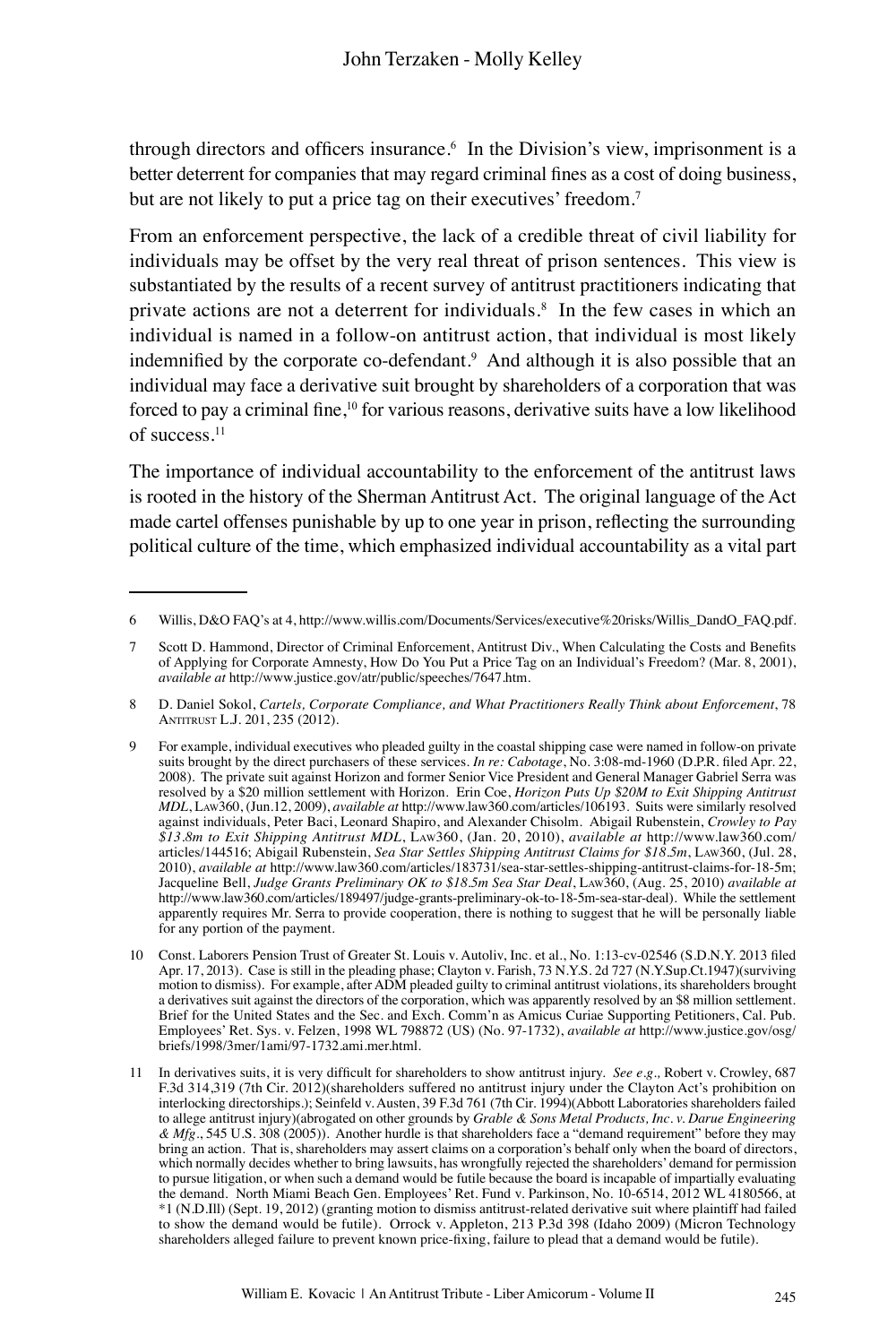of combating antitrust crimes. President Woodrow Wilson captured this sentiment in a 1914 special message on trusts and monopolies, stating "[e]very act of business is done at the command or upon the initiative of some ascertainable person or group of persons. These should be held individually responsible and the punishment should fall upon them, not upon the business organization of which they make illegal use."<sup>12</sup>

Although individual accountability was heralded as a key objective at the inception of the Sherman Act, it was not until several decades later that this objective began to be realized. The transition began during the housing crisis that followed the First World War, when the Department of Justice pursued four individuals who conspired to fix the prices of essential building materials.<sup>13</sup> Because this conduct directly harmed struggling communities, $14$  the court viewed it as particularly "nefarious" and determined that the only effective way to punish and deter the crime would be "to invoke and bring to life those features of this great act which provide for imprisonment in all instances where the facts warrant it."<sup>15</sup> Thus, the court went on to impose the first antitrust prison sentences for a combined total of ten months.<sup>16</sup>

Criminal cartel enforcement against individuals continued through the 1950s with intermittent success.<sup>17</sup> During this period, judges remained reluctant to impose severe penalties.<sup>18</sup> By 1955, Congress had decided to enhance the maximum fine for both individuals and corporations, but the maximum jail sentence of a year was unchanged.<sup>19</sup> Where prison sentences were imposed, terms fell far short of the one-year maximum. For example, in 1959, four individuals who fixed the price of hand tools were each sentenced to 90-day terms of incarceration<sup>20</sup>

It was not until the Antitrust Penalties and Procedures Act of 1974 that Congress decided to treat antitrust conspiracies as a felony. The 1974 Act increased the maximum fine for individuals to  $$100,000$  and the maximum prison sentence to three years.<sup>21</sup> These changes encouraged judges to impose higher fines and longer prison sentences in the following five years than they had in the past.<sup>22</sup> And as time went on, higher individual penalties became increasingly palatable to the judiciary, especially after Congress increased the statutory maximum for individual fines from \$100,000 to \$250,000 in 1984<sup>23</sup> and then to \$350,000 in 1990.<sup>24</sup>

16 Werden, *supra* note 4 at 2 n.4.

- 18 Werden, *supra* note 4 at 2.
- 19 Cohen, *supra* note 17 at 40.
- 20 United States v. McDonough Co., 180 F.Supp. 511 (S.D.Ohio 1959).
- 21 Antitrust Procedures and Penalties Act (Tunney Act), Pub. L. No. 93-528, 88 Stat. 1706 (1974).
- 22 Cohen, *supra* note 17 at 41.

24 Antitrust Amendments Act of 1990, Pub. L. 101-588, 104 Stat. 2879 (1990).

<sup>12</sup> 51 Cong. Rec. 1963 (1914).

<sup>13</sup> United States v. Alexander & Reid Co. et al., 280 F.924 (S.D.N.Y. 1922).

<sup>14</sup> *Id*. at 925.

<sup>15</sup> *Id*. at 927.

<sup>17</sup> Mark A. Cohen, *The Role of Criminal Sanctions in Antitrust Enforcement*, 7 Contemp. Econ. Policy 36 (Oct. 1989).

<sup>23</sup> Criminal Fine Enforcement Act of 1984, Pub. L. No. 98-596, 98 Stat. 3134 (1984).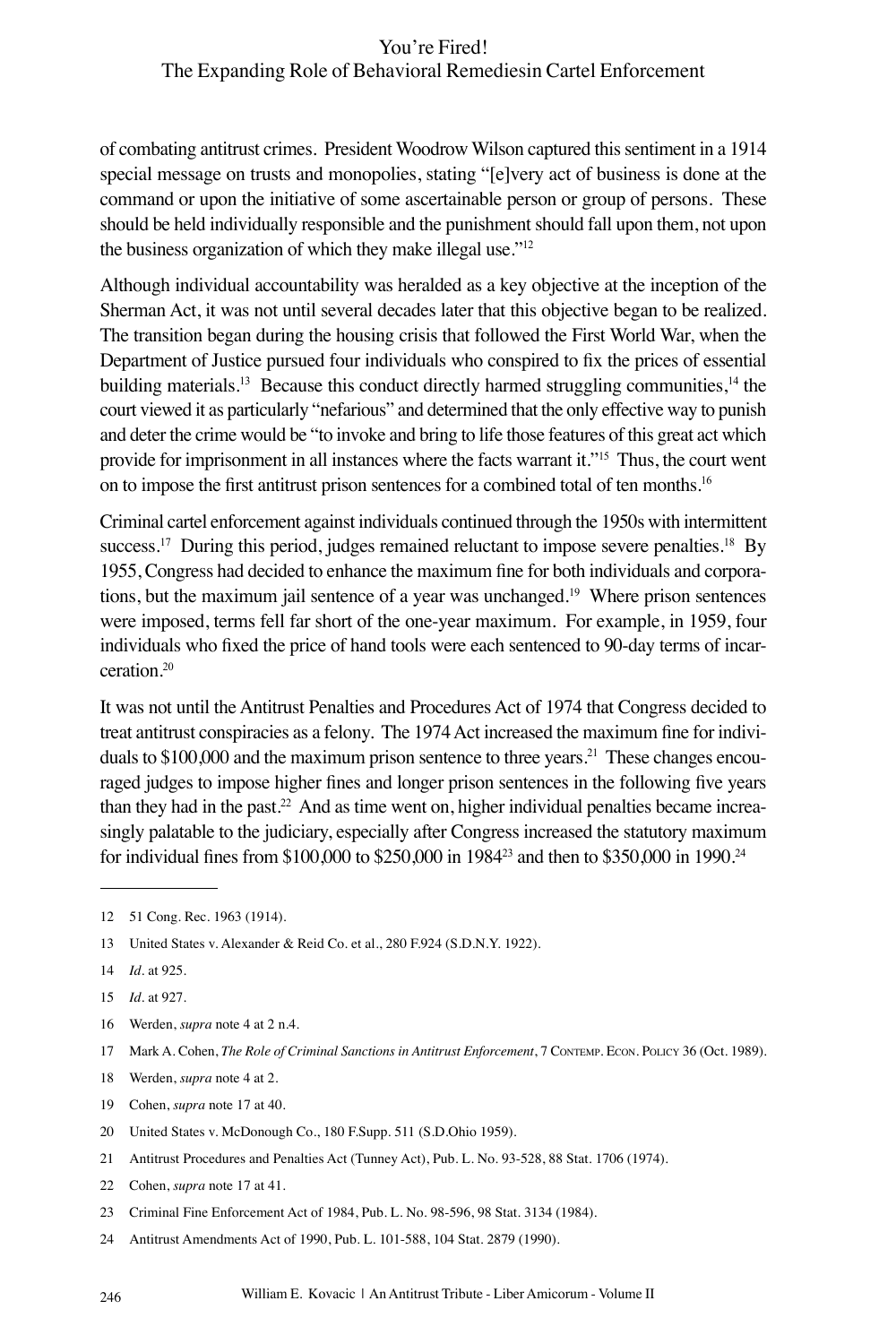The antitrust risks for executives were further enhanced when the Division introduced the Corporate Leniency Program, which provided immunity for self-reporting cartel violations thereby increasing the likelihood of the crime being detected.<sup>25</sup> In 1993, the Division revised the Program to make self-reporting easier and more transparent.<sup>26</sup> The impact that the modern Leniency Program has had on cartel detection and prosecution cannot be overstated. According to a 2011 report from the Government Accountability Office, between 2004 and 2010 the Division filed a total of 173 criminal cartel cases, 129 of which involved a successful leniency applicant.<sup>27</sup>

Notwithstanding numerous reforms, individuals were rarely sentenced to jail terms through the 1980s and 90s.<sup>28</sup> In 1986, commentators branded jail sentences an "inferior penalty" and observed that they have "little deterrent effect because of their infrequent use."<sup>29</sup>

In the late 1990s, executive liability for antitrust offenses experienced a turning point with the high-profile prosecution of a global cartel led by Archer-Daniels Midland ("ADM") in the lysine and citric acid industries. The case received an unprecedented level of media attention, largely due to the FBI's use of an informant, ADM executive Mark Whitacre, who covertly recorded video tapes of cartel meetings. These tapes showed conspirators casually plotting to fix worldwide markets,<sup>30</sup> and exposed former ADM president James Randall's now infamous expression: "Our competitors are our friends. Our customers are the enemy."<sup>31</sup> The Division subsequently used these tapes to galvanize public support for harsher antitrust penalties. $32$ 

In 1999, the Division brought another landmark prosecution against F. Hoffman-La Roche and BASF executives for their participation in a sophisticated and long-running

<sup>25</sup> Scott D. Hammond, Deputy Assistant Attorney General for Criminal Enforcement, Antitrust Div., The Evolution of Criminal Antitrust Enforcement Over the Last Two Decades, (Feb. 25, 2010) at 1, *available at* http://www.justice. gov/atr/public/speeches/255515.htm.

<sup>26</sup> Three changes were (1) to make leniency automatic for eligible companies if no investigation was on-going; (2) to make leniency available even if an investigation was on-going, (3) to provide immunity for all officers, directors, and employees who come forward and cooperate. *Id*. at 3.

<sup>27</sup> Government Accountability Office, Report to Congressional Committees, Stakeholder Views on Impact of 2004 Antitrust Reform Are Mixed, but Support Whistle-blower Protection, (July 2011), *available at* http://www.gao. gov/new.items/d11619.pdf.

<sup>28</sup> Donald C. Klawiter & Jennifer M. Driscoll, Sentencing Individuals in Antitrust Cases: The Proper Balance, 23 Antitrust 75 (2006)(stating that "even with the new Guidelines, only 37 percent of antitrust defendants served jail time, for an average of eight months, in the 1990s"), *available at* http://lawprofessors.typepad.com/files/spring09 klawiterc-1.pdf.

<sup>29</sup> Cohen, *supra* note 17 at 37.

<sup>30</sup> *PBS Newshour: Archer Daniels Midland: Who's Next?* (PBS Television Broadcast Oct. 15, 1996), *available at* http://www.pbs.org/newshour/bb/business/october96/adm\_10-15.html.

<sup>31</sup> Greg Burns, *Has Success Spoiled ADM? 3 Price-fixing Convictions Add To Image Woes*, Chicago Tribune, Sept. 18, 1998.

<sup>32</sup> Beyond sharing the lysine tapes with the press, the DOJ also showed the covertly-recorded tapes to foreign competition authorities to spread the enforcement message abroad: "the lysine tapes made foreign governments question, if not rethink, how they investigated and treated cartel offenses." Scott Hammond, Director of Criminal Enforcement, Antitrust Div., From Hollywood to Hong Kong—Criminal Antitrust Enforcement Is Coming to a City Near You (Nov. 9, 2001), *available at* http://www.justice.gov/atr/public/speeches/9891.htm.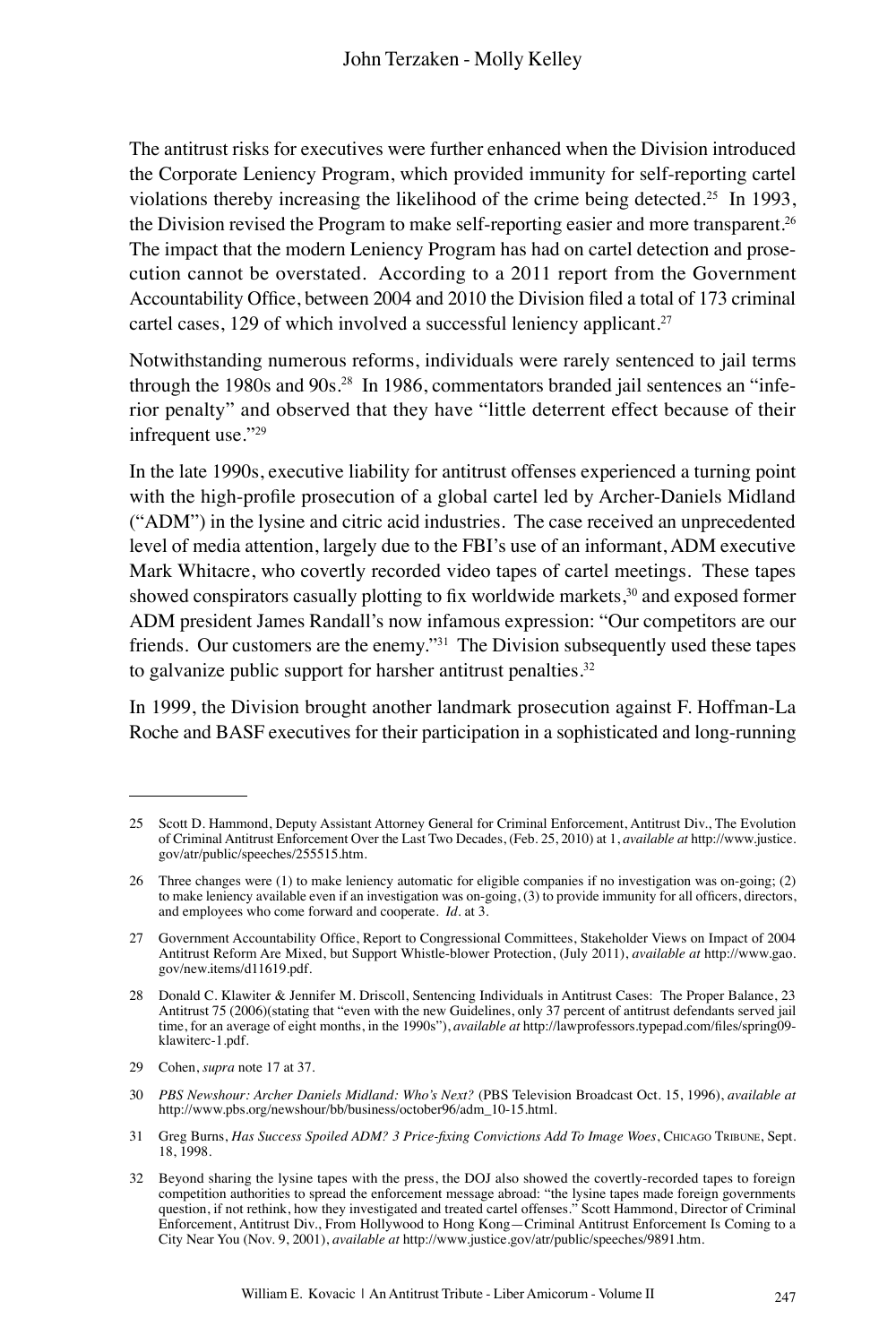Vitamins cartel.<sup>33</sup> This was a pivotal and ground-breaking prosecution for the Division in two respects. First, the Division departed from its usual course of charging only the most culpable individual and, instead, prosecuted eleven executives.<sup>34</sup> Second, six foreign executives were incarcerated as a result of these prosecutions.<sup>35</sup> This marked the end of an era of "no-jail" deals for foreign defendants, which were previously necessary in order for the Division to access key foreign witnesses and documents.<sup>36</sup>

Also in the 1990s, the Division developed yet another tool to facilitate cooperation with its investigations in the form of a Memorandum of Understanding ("MOU") with the Immigration and Naturalization Service (now part of the Department of Homeland Security). $37$  Under this MOU, convicted foreign executives who provide "significant" assistance" to an investigation are relieved of otherwise mandatory deportation.<sup>38</sup> The MOU provides foreign defendants with a significant incentive to cooperate because it allows a foreign national, post-conviction, to still pursue careers requiring travel to the  $US^{39}$ 

Another significant trend which gained momentum in the late 1990s was increased public awareness and support for individual accountability. As with the ADM case, the Vitamins prosecution had vast media appeal. The public was especially interested because the conspiracy increased prices for vitamins A, B2, B5, C, E, and Beta Carotene,<sup>40</sup> which average consumers directly purchase.<sup>41</sup> By 2001, the Division observed that "news coverage of antitrust crimes ha[d] become almost sensational."<sup>42</sup>

By the turn of the millennium, the public's mistrust of corporate executives was intensifying. Major scandals were uncovered at public companies Enron<sup>43</sup> and

- 36 Hammond, *supra* note 25 at 6.
- 37 Barnett, *supra* note 34 at 3.
- 38 *Id*.

<sup>33</sup> United States v. Kuno Sommer, No. 3:99-cr-201-R (N.D.Tex. May 20, 1999); Hammond, *supra* note 25 at 5.

<sup>34</sup> Hammond, *supra* note 25 at 8; Belinda A. Barnett, Senior Counsel to the Deputy Assistant Attorney General for Criminal Enforcement of the Antitrust Div., Criminalization of Cartel Conduct—The Changing Landscape at 3 (Apr. 3, 2009), *available at* http://www.justice.gov/atr/public/speeches/247824.htm.

<sup>35</sup> Press Release, Antitrust Div., U.S. Dep't of Justice, Four Foreign Executives of Leading European Vitamin Firms Agree to Plead Guilty to Participating in International Vitamin Cartel (Apr. 6, 2000), *available at* http://www. justice.gov/atr/public/press\_releases/2000/4494.pdf (listing 6 executives who have pleaded guilty).

<sup>39</sup> A defendant who chooses not to face charges in the US has the option of remaining a fugitive, but runs a substantial risk of arrest on an INTERPOL watch should he/she ever travel outside of his/her home country. INTERPOL's "red notice" is essentially a request to foreign authorities to provisionally arrest a wanted fugitive for potential extradition. *See* Interpol Notices, http://www.interpol.int/INTERPOL-expertise/.

<sup>40</sup> Press Release, Antitrust Div., U.S. Dep't of Justice, F. Hoffman-La Roche and BASF Agree to Pay Record Criminal Fines for Participating in International Vitamin Cartel [], (May 20, 1999) *available at* http://www.justice.gov/atr/ public/press\_releases/1999/2450.htm.

<sup>41</sup> Hammond, *supra* note 32 at 5.

<sup>42</sup> *Id*.

<sup>43</sup> *See e.g*., Kevin McCoy, *Ex-Enron CEO Skilling's Resentenced to 14 Years*, USA Today, Jun. 21, 2013, *available at* http://www.usatoday.com/story/money/business/2013/06/21/ex-enron-ceo-skilling-resentenced-to-14-years/2447223/.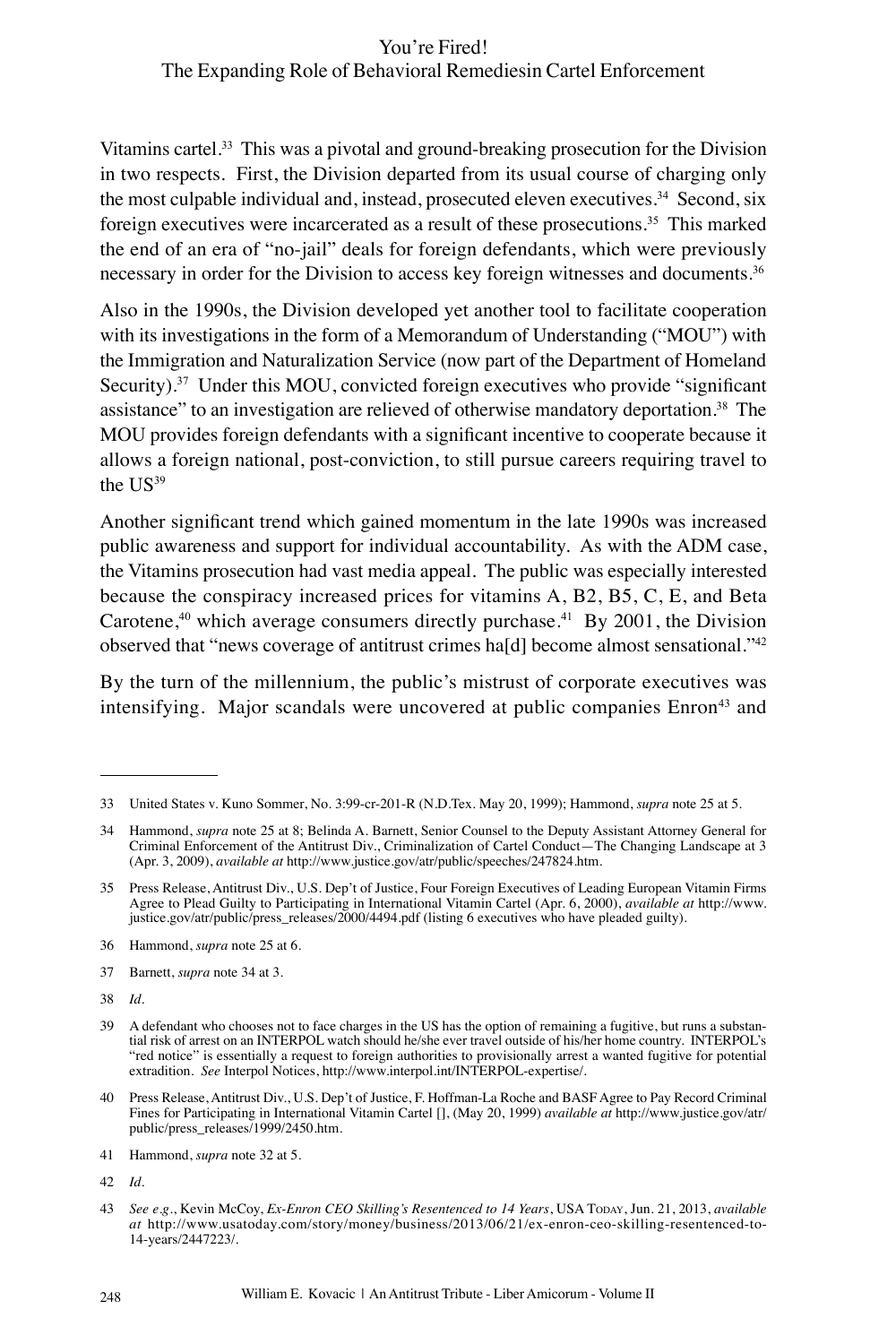WorldCom,<sup>44</sup> and Congress responded by enhancing executive accountability for violations of the securities laws with Sarbanes-Oxley.<sup>45</sup> Two years later, Congress acted again to bring antitrust penalties more in line with other white collar criminal penalties with the Antitrust Criminal Penalty Enhancement and Reform Act of 2004 ("ACPERA"). ACPERA increased the maximum individual fine from \$350,000 to \$1 million, and raised the maximum prison sentence from three years to ten years.<sup>46</sup> The next year, the Division argued to the US Sentencing Commission that, in light of ACPERA, it should increase the base offense level and volume of commerce table for antitrust crimes. The Division cited the notable defendants and large volume of commerce involved in the lysine/citric acid and vitamins cartels to support this contention.<sup>47</sup>

The public's appetite for white collar prosecutions resurged after the global financial crisis of 2008. Many viewed the corporate culture of the time as more prone to crime, greed and irresponsibility than in any other era.<sup>48</sup> The Division rode this wave of mistrust, doubling the previous incarceration rate for antitrust defendants from 2000- 2009.<sup>49</sup> Indeed, enforcement statistics for the period 2010-2012 indicate that individuals are now going to jail more often and for longer terms.<sup>50</sup>

In the last decade, the movement towards individual accountability has also gained traction outside of the  $US<sup>51</sup>$  Today, most regimes provide for individual fines, and a growing number have the ability to impose jail sentences.<sup>52</sup> Most EU member states<sup>53</sup> now criminalize cartel offenses, as do Canada, Japan, Korea, Mexico, and Russia.<sup>54</sup> But while many regimes now provide for jail sentences for individuals, few have yet to impose them in practice.

<sup>44</sup> *See e.g.,* Krysten Crawford, *Ebbers Gets 25 Years*, CNN Money, Sept. 23, 2005 *available at* http://money.cnn. com/2005/07/13/news/newsmakers/ebbers\_sentence.

<sup>45</sup> U.S. Dep't of Justice & Sec. and Exch. Comm'n, A Resource Guide to the US Foreign Corrupt Practices Act at 42 (2010) *available at* http://www.justice.gov/criminal/fraud/fcpa/guide.pdf.

<sup>46</sup> ACPERA, Pub. L. No. 108-237, tit. 11, 118 Stat. 661, 665 (2004).

<sup>47</sup> Scott D. Hammond, Deputy Assistant Att'y Gen. for Criminal Enforcement, Antitrust Div., Testimony Before the U.S. Sentencing Comm'n at 3 (Apr. 12, 2005), *available at* http://www.justice.gov/atr/public/testimony/208546. htm.

<sup>48</sup> Henry N. Pontell & William K. Black, *White-Collar Criminology and the Occupy Wall Street Movement*, 37 The Criminologist 1 (The American Society of Criminology, Columbus, OH), Jan. 2012.

<sup>49</sup> "During fiscal years 1990-99, 27 individuals with a cartel conviction were sentenced to prison terms of at least one year, but during fiscal years 2000-09, that number nearly doubled to 50." Gregory J. Werden, et al., Antitrust Div.,<br>Recidivism Eliminated: Cartel Enforcement in the United States Since 1999 at 4, (Sept. 22, 2011), *availa* http://www.justice.gov/atr/public/speeches/275388.pdf.

<sup>50</sup> 2013 Criminal Enforcement Update, *supra* note 1.

<sup>51</sup> Werden, *supra* note 4 at 5 (citing Organization for Economic Co-Operation and Development (OECD), Recommendation of Council Concerning Effective Action Against Hard Core Cartels, adopted Mar. 25, 1998).

<sup>52</sup> Hon. Douglas H. Ginsburg & Joshua D. Wright, *Antitrust Sanctions*, 6 COMPETITION POLICY INT'L. 3 (Autumn 2010).

<sup>53</sup> These Member States include Austria, the Czech Republic, Denmark, Estonia, France, Germany, Greece, Hungary, Ireland, Malta, Poland, Romania, Slovakia, Slovenia, and the UK. See *Cartel Regulation 2013*, GETTING THE DEAL Through (Nov. 27, 2012).

<sup>54</sup> ABA Section of Antitrust Law, Antitrust Law Developments at 1033 (7th ed. 2012).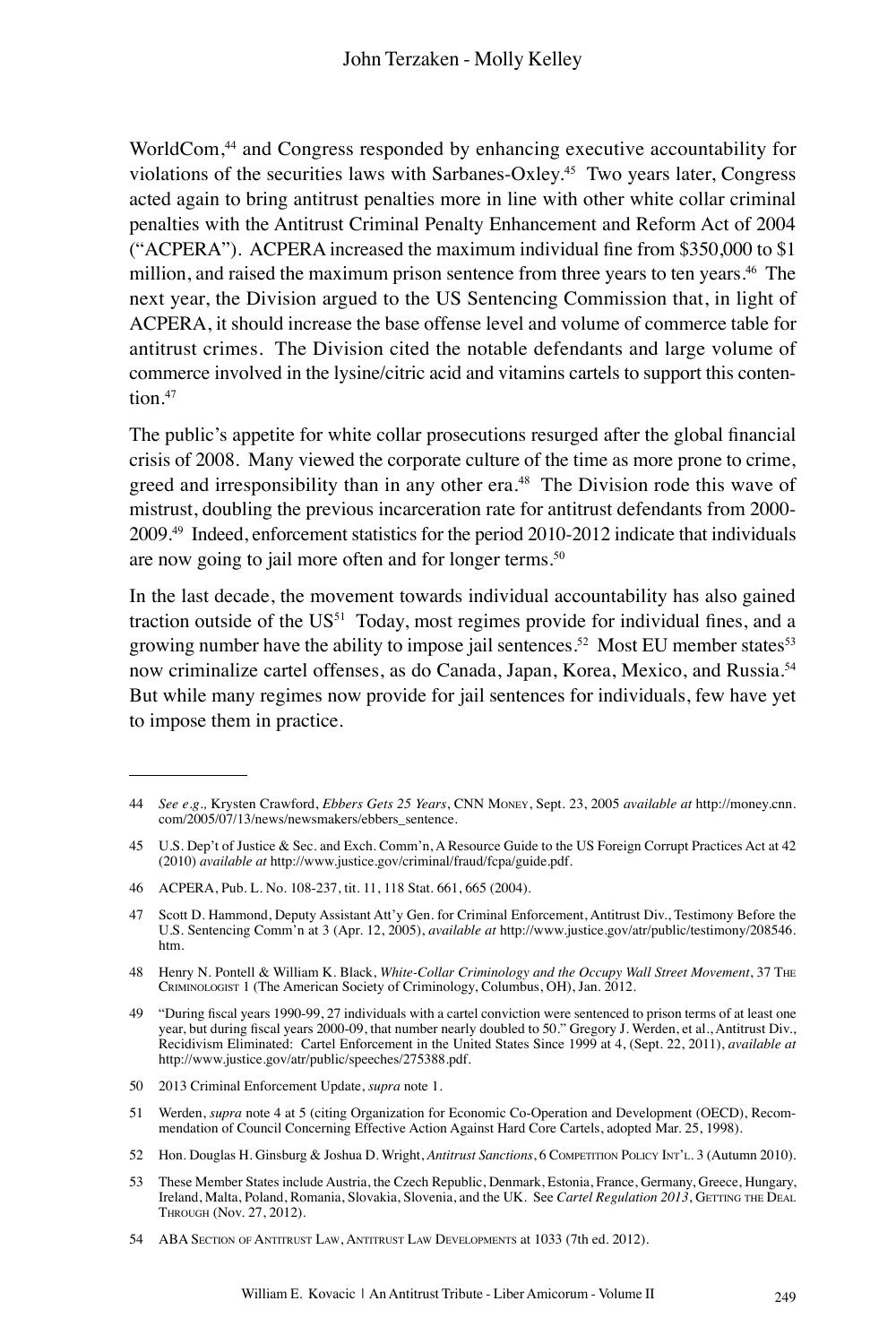Although antitrust prison sentences are at varying stages of development in different jurisdictions, increased criminalization of the antitrust laws around the world has raised the risk of detection and extradition<sup>55</sup> for individuals. A telling example of the advancements in international coordination of individual prosecutions is the Division's and UK Office of Fair Trade's ("OFT") pursuit of "The UK3." The UK3, three UK nationals, were prosecuted by both the US and UK for their participation in a price fixing and big rigging conspiracy targeting the market for marine hose products. Through unprecedented cooperation, the Division and OFT worked out an arrangement allowing the defendants to be deported and sentenced by an English court and then to receive time served against their agreed-upon US prison terms for every day of incarceration ordered in the UK.<sup>56</sup> The executives ultimately received prison sentences ranging from 30 to 36 months.<sup>57</sup>

At the risk of over-simplifying the current antitrust enforcement environment, it is fair to say that more eyes are watching for cartel offenses, more jurisdictions are eager to prosecute cartel offenders, and cartel offenders risk being punished more harshly than ever before.

### II. Shifting Winds

The evolution of the Division's pursuit and punishment of criminal antitrust offenders reveals a hyper-focus on encouraging compliance with the antitrust laws through everlarger fines and longer jail terms. This singular focus on punitive measures has been accompanied by an express reluctance by the Division to utilize behavioral remedies as an alternative or additional method of encouraging deterrence. But the winds are shifting.

The reluctance to utilize behavioral remedies is rooted in the Division's long-standing practice of abstaining from matters of corporate governance. Time and again, the Division has declined to attempt to influence corporate behavior by, for example, opining on whether individual defendants should continue their employment after a conviction,<sup>58</sup> or by forcing a corporate defendant to develop more effective compliance

<sup>55</sup> Extradition is determined by the terms of the treaty between the two countries involved. Most bilateral treaties only allow for extradition when the defendant is charged with conduct that violates the laws of both countries. Christine A. Varney & John F. Terzaken, The Cartels and Leniency Review 346-47 (Christine A. Varney ed., Law Business Research Ltd. 2013).

<sup>56</sup> Plea Agreement at ¶¶10,16, United States v. Bryan Allison, No. 07-487-01 (S.D.Tex. Dec. 12, 2007); Plea Agreement at ¶¶10,16, United States v. David Brammar, No. 07-487-02 (S.D.Tex. Dec.12, 2007); Plea Agreement at ¶¶10,16, United States v. Peter Whittle, No. 7-487-03 (S.D.Tex. Dec. 12, 2007), *available at* http://www.justice. gov/atr/cases/allison.htm.

<sup>57</sup> Werden, *supra* note 4 at 4.

<sup>58</sup> Tefft Smith, Kirkland & Ellis, Comments for the Antitrust Modernization Commission Hearing on Criminal Antitrust Remedies (Nov. 3, 2005)(stating "In my experience, the Division appears indifferent as to what the companies do with even the carved-out individuals let alone the other executives who may have been identified as having been directly involved in the price-fixing. They need not be fired, disciplined or even re-assigned to non-sales and marketing-oriented jobs."), *available at* http://govinfo.library.unt.edu/amc/commission\_hearings/pdf/Smith\_ Statement.pdf.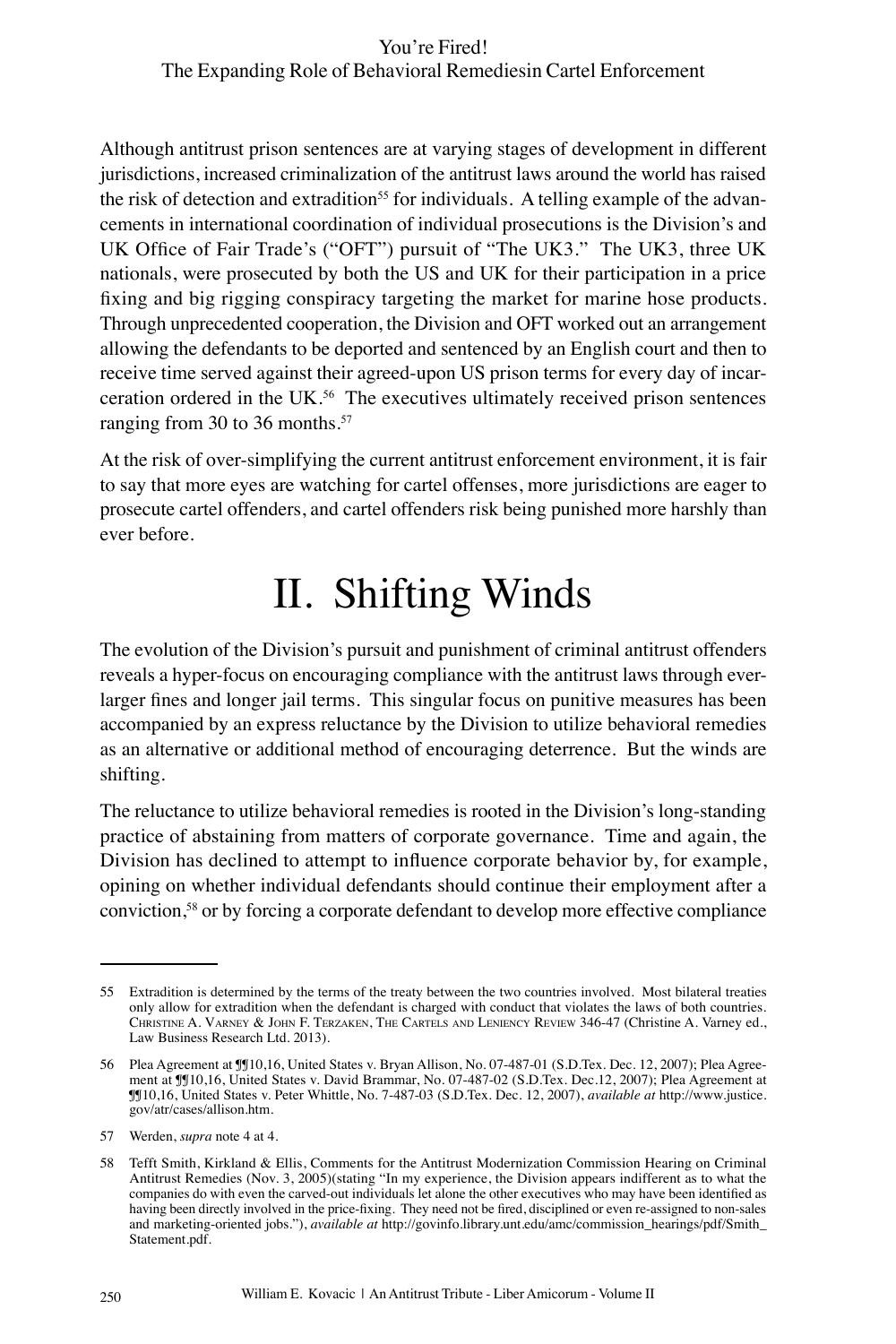processes.<sup>59</sup> Best summarizing the Division's rationale for employing this "hands off" approach, former Deputy Assistant Attorney General Gary Spratling once explained that "if the board of directors and shareholders can't figure out what the risks are of having a person with a criminal conviction at the head of their company, it seems out of DOJ's sphere."<sup>60</sup>

In stark contrast to past practice and policy, the Division has recently shown a willingness to utilize behavioral remedies to discipline corporate defendants. The most notable example of this shift is the Division's approach to the sentencing of AU Optronics ("AUO") for its involvement in a five-year conspiracy to fix the prices of LCD-TFT screens used in computers and televisions. $61$  Following conviction of AUO at trial, the Division not only sought to punish AUO with one of the largest corporate fines ever, but also, recommended that the court impose an external compliance monitor on the company. Accepting the Division's recommendation for the hybrid punishment, the court imposed both the lengthy fine and compliance monitor.

The AUO case marked the first time ever that the Division sought the imposition of a compliance monitor as a condition of probation for a criminal antitrust violation. The Division justified this break from past practice by acknowledging that a criminal fine, regardless of how large, was not enough to promote appropriate punishment and deterrence for what the Division characterized as an organization wrapped in a "culture of criminal collusion."<sup>62</sup> Notably, the Division highlighted as a chief concern for imposing the compliance monitor that a criminal fine would not prevent AUO from continuing to employ "convicted price fixers and indicted fugitives" as leaders of the company after the trial.<sup>63</sup>

Since the AUO sentencing, the Division has sought and obtained the remedy of an external compliance monitor for Apple for its role in the scheme to manipulate the price of e-books.<sup>64</sup> Assistant Attorney General Bill Baer has also formally cautioned the business community to expect the trend of requesting external compliance monitors to continue: "Consistent with the Division's willingness to request external monitors in the civil context, the Division will consider seeking conditions of criminal probation

<sup>59</sup> Gregory J. Werden, et al, Antitrust Div., Deterrence and Detection of Cartels: Using All the Tools and Sanctions, at 7 n.30 (Mar. 1, 2012), *available at* http://www.justice.gov/atr/public/speeches/283738.pdf.

<sup>60</sup> Dan Levine, *Antitrust Convictions Don't Mean End of Job for Some Executives*, Law.Com (April 12, 2010), *available at* http://www.law.com/jsp/article.jsp?id=1202447903832&Antitrust\_Convictions\_Dont\_Mean\_End\_ of\_Job\_for\_Some\_Executives.

<sup>61</sup> Press Release, Antitrust Div., U.S. Dep't of Justice, Taiwan-Based AU Optronics Corporation, Its Houston-Based Subsidiary and Former Top Executives Convicted for Role in LCD Price-Fixing Conspiracy (Mar. 13, 2012), *available at* http://www.justice.gov/atr/public/press\_releases/2012/281032.htm.

<sup>62</sup> Sentencing Memorandum for the Unites States of America at 2, Unites States v. AU Optronics Corporation, No. 9-00110, (N.D.Cal. Sept. 11, 2012), *available at* http://www.justice.gov/atr/cases/f286900/286934\_1.pdf.

<sup>63</sup> *Id.* at 52.

<sup>64</sup> Press Release, Antitrust Div., U.S. Dep't of Justice, Statement by Assistant Attorney General Bill Baer on Remedy to Address Apple's Price Fixing of E-Books, (September 6, 2013), *available at* http://www.justice.gov/atr/public/ press\_releases/2013/300512.htm.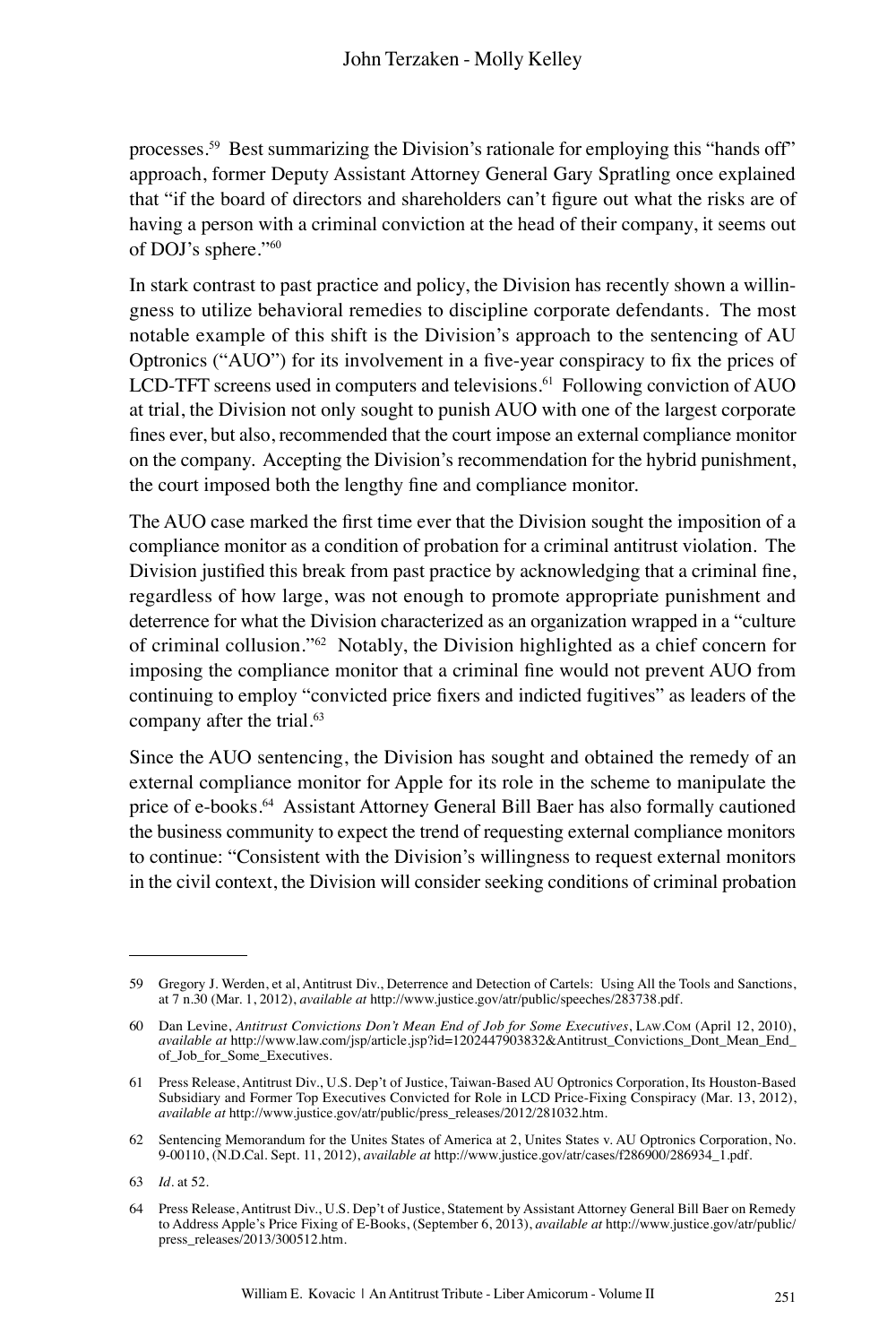#### You're Fired!

### The Expanding Role of Behavioral Remediesin Cartel Enforcement

that include independent monitors when faced with circumstances in which the Division is not persuaded that penalties alone will deter the unlawful conduct."<sup>65</sup>

The move away from purely punitive measures is also evident in the Division's recent departure from its policy of disfavoring non-prosecution and deferred-prosecution agreements for corporate defendants. Non-prosecution and deferred-prosecution agreements conflict with the Division's view that effective deterrence requires a criminal sanction.<sup>66</sup> Accordingly, until recently, the Division was steadfast in upholding its policy against use of these types of agreements: a 2009 Government Accountability Office study reported only three instances of the Division's use of such agreements in the thirteen years between 1993 and 2009.<sup>67</sup>

The Division broke with this tradition in 2011, when it entered into a non-prosecution agreement with defendant UBS for its involvement in a conspiracy to manipulate the price of municipal bonds.<sup>68</sup> Pursuant to the non-prosecution agreement with UBS, the company took on a number of behavioral obligations. For example, it is required to self-report any criminal violation or investigation, as well as any administrative proceeding or civil action related to anti-competitive activity.69 The UBS non-prosecution agreement was one of many the Division later utilized to resolve corporate liability in the municipal bonds investigation.

The Division broke with tradition in yet another investigation in 2013, when it entered into a deferred prosecution agreement with the Royal Bank of Scotland for its role in an international conspiracy to manipulate LIBOR.<sup>70</sup> This was the Division's first ever use of a deferred-prosecution agreement to resolve antitrust conduct. As part of the RBS deferred prosecution agreement, the Division required RBS not only to pay a \$50 million fine for its involvement in a conspiracy to manipulate LIBOR, but also to institute a compliance program tailored to preventing further benchmark manipulation.<sup>71</sup>

While the turn toward use of behavioral remedies has thus far been limited to resolutions with corporate defendants, it is likely only a matter time before the Division expands its use of these remedies to cases against individual defendants. In particular, there is a high likelihood that the Division may soon seek to disqualify individuals

<sup>65</sup> Leah Nylen, *DOJ Will Continue to Seek Compliance Monitors to Police Company Conduct, Baer Says*, Mlex (Sept. 25, 2013).

<sup>66</sup> Varney & Terzaken, *supra* note 55 at 349.

<sup>67</sup> Government Accountability Office, Corporate Crime: DOJ Has Taken Steps to Better Track Its Use of Deferred and Non-Prosecuting Agreements, but Should Evaluate Effectiveness, December 2009, at 15 n. 20, *available at*, http://www.gao.gov/products/GAO-10-110.

<sup>68</sup> Letter from Christine Varney to Kenneth Gallo at ¶5, Re: In Re: UBS AG, (May 4, 2011), *available at* http:// www.justice.gov/atr/public/press\_releases/2011/270720a.htm.

<sup>69</sup> *Id*. at ¶6(b).

<sup>70</sup> Deferred Prosecution Agreement, United States v. Royal Bank of Scotland, No. 3:13-cr-00074 (D.Conn. Apr. 6, 2013).

<sup>71</sup> Press Release, Antitrust Div., U.S. Dep't of Justice, RBS Securities Japan Limited Agrees to Plead Guilty in Connection with Long-Running Manipulation of LIBOR Benchmark Interest Rates, (Feb. 6, 2013), *available at* http://www.justice.gov/opa/pr/2013/February/13-crm-161.html.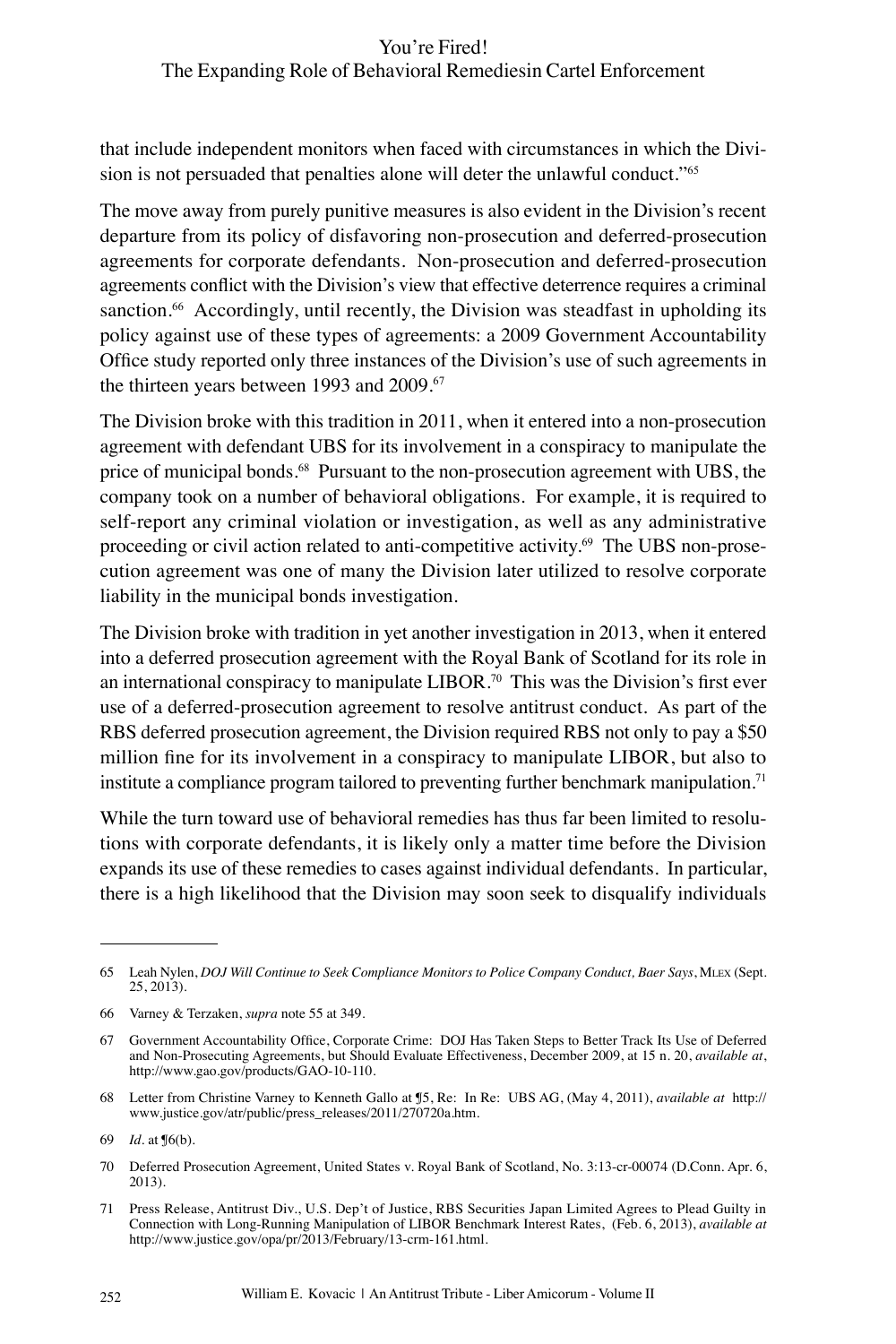from engaging in certain types of business,<sup>72</sup> either as a condition of probation<sup>73</sup> or supervised release.<sup>74</sup>

Consistent with its use of compliance monitors to modify corporate behavior, disqualification would provide the Division with a more direct way to remove individuals responsible for price-fixing from a position that could lead to repeat offenses or impede a corporation's development of a true compliance culture.<sup>75</sup> Some have argued that disqualification could also achieve a deterrent effect similar to prison sentences, but without the societal cost of housing inmates.<sup>76</sup> It has also been suggested that disqualification could be used to punish negligent compliance professionals who fail to detect the cartel violation.<sup>77</sup>

That disqualification is already in use by other antitrust enforcement agencies further increases the likelihood that the Division may explore its use as well. The Federal Trade Commission has fashioned similar remedies in consent decrees, barring individuals from doing certain types of business.<sup>78</sup> Additionally, several of the Division's counterparts abroad have the ability to disqualify individuals, including antitrust authorities in Australia,<sup>79</sup> Ireland,<sup>80</sup> Korea,<sup>81</sup> and the UK.<sup>82</sup> In fact, an OFT survey found that disqualification ranked second behind criminal sanctions as a key motivation for antitrust compliance. $83$  The report further found that many thought that a greater use of this sanction would improve deterrence.<sup>84</sup> Given these findings, it is unsurprising that the OFT has been active in utilizing this tool, including most recently

<sup>72</sup> Ginsburg & Wright, *supra* note 52 at 22 (finding that there is no statutory or constitutional impediment to the Division seeking this remedy immediately).

<sup>73</sup> 18 U.S.C. §3563; *See also*, Martin F. McDermott, "Occupational Disqualification of Corporate Executives: An Innovative Condition of Probation", 73 J. Crim. L. & Criminology 604, 628 (1982)(proposing disqualification as a condition of probation).

<sup>74</sup> 18 U.S.C. §3583; *See also*, Werden, *supra* note 59 at 7 n.30 (stating that "under U.S. law, a sentencing court could prohibit an individual "from engaging in a specified occupation, business, or profession," after service of a prison sentence, as a condition of supervised release").

<sup>75</sup> *See* Ginsberg & Wright, *supra* note 52 at 6.

<sup>76</sup> *Id*. at 19.

<sup>77</sup> *Id.*

<sup>78</sup> *Id*. at 38 n.73 (citing FTC v. Your Money Access LLC, No. 7-cv-05147 (E.D.Pa. 2009)(debarring an individual from payment processing)).

<sup>79</sup> See Cartel Regulation 2013, GETTING THE DEAL THROUGH (Nov. 27, 2012)(civil and administrative sanctions for individuals in Australia include disqualification).

<sup>80</sup> See Cartel Regulation 2013, GETTING THE DEAL THROUGH (Nov. 27, 2012)(in Ireland, as of October 2011 "the courts can now disqualify a person from being a director of a company in summary criminal and in civil proceedings").

<sup>81</sup> *See* Cartel Regulation 2013, GETTING THE DEAL THROUGH (Nov. 27, 2012)(in Korea, "disqualification as directors/ officers, and disqualification for bidding for public or semi-public procurement" is a possible sanction).

<sup>82</sup> Office of Fair Trading, Company Directors and Competition Law: OFT Guidance (Jun. 2011), *available at* http:// www.oft.gov.uk/shared\_oft/ca-and-cartels/competition-awareness-compliance/oft1340.pdf.

<sup>83</sup> Ginsburg & Wright, *supra* note 52 at 20; UK Office of Fair Trading, The Deterrent Effect of Competition Enforcement by the OFT at 10 n.3 (November 2007)(hereinafter "OFT Survey"), *available at* http://www.oft.gov.uk/ shared\_oft/reports/Evaluating-OFTs-work/oft962.pdf.

<sup>84</sup> OFT Survey, *supra* note 84 at 86.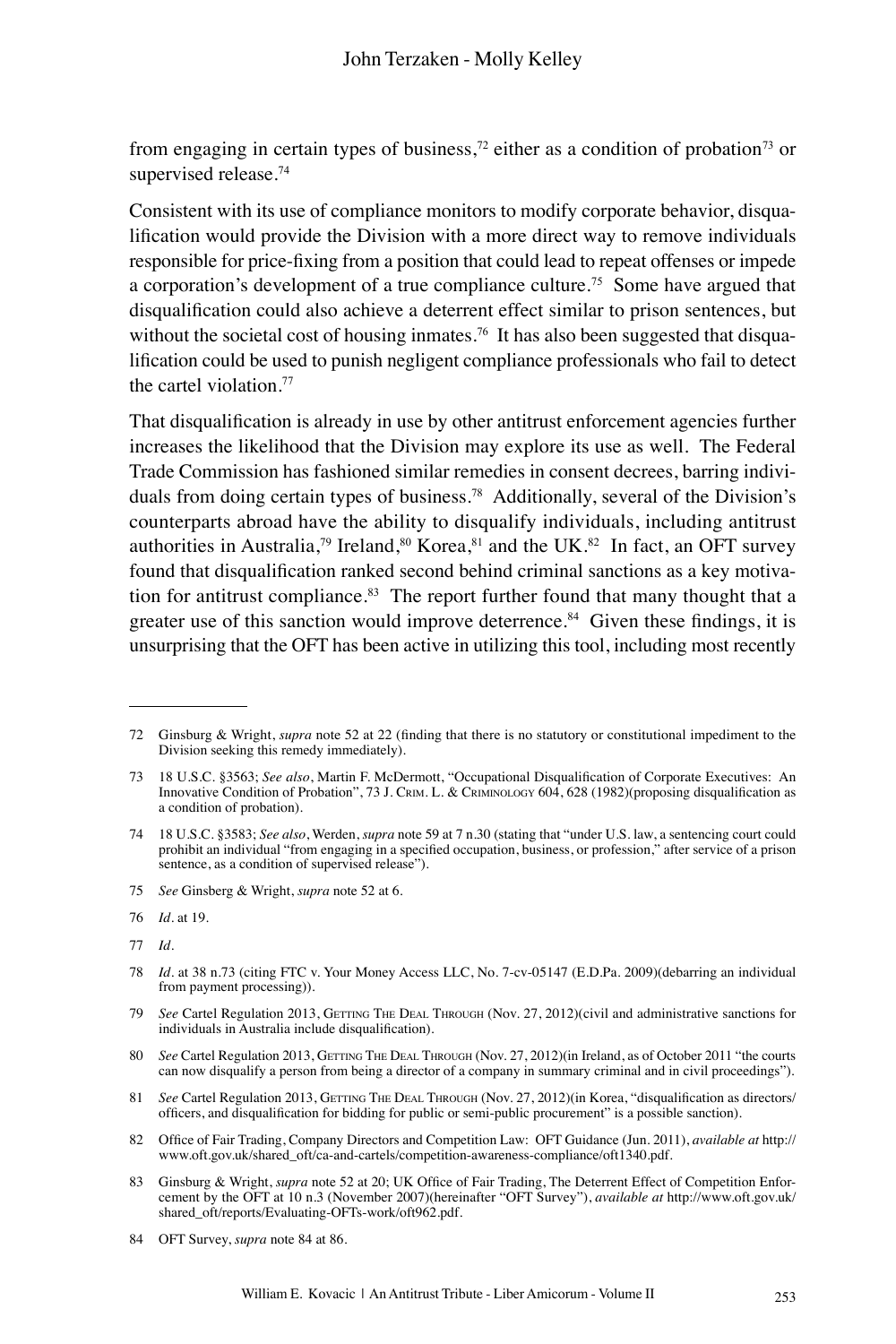#### You're Fired!

#### The Expanding Role of Behavioral Remediesin Cartel Enforcement

in the marine hose investigation to disqualify convicted defendants from acting as company directors for between five and seven years.<sup>85</sup>

Moreover, it would seem that disqualification would not be uncharted territory for the Division. Employment-related consequences are already a part of the current enforcement reality. As convicted felons, individuals may already be denied certain privileges such as voting, holding public office, or practicing a licensed profession.<sup>86</sup> For foreign nationals, an antitrust conviction limits the ability to travel to and from the  $\text{US}^{87}$  Also, individuals convicted of antitrust offenses related to government contracts, and even leniency applicants,<sup>88</sup> may be barred from participating in future government transactions.<sup>89</sup>

The Division's recent turn toward use of behavioral remedies may present a sobering prospect for individual defendants. Not only will the Division continue to be prepared to curtail defendants' personal wealth and liberty; it may be increasingly willing to limit their job prospects too. The days when convicted executives could walk out of prison and back into their old (or even new) jobs appear to be numbered.

### III. A New Direction?

It appears we are on the cusp of a significant policy shift by the Division toward an increased use of behavioral remedies in criminal antitrust cases. In part, this shift may reflect an acknowledgement by the Division that its strategy of seeking ever-increasing punitive penalties has not had the desired effect on general deterrence.<sup>90</sup> In fact, some have argued that cartel conduct remains under-deterred, and even that recidivism by antitrust offenders is "not infrequent."<sup>91</sup>

<sup>85</sup> Press Release, Office of Fair Trading, Three Imprisoned in First OFT Criminal Prosecution for Bid Rigging (Jun. 11, 2008), *available at* http://www.oft.gov.uk/news-and-updates/press/2008/72-08.

<sup>86</sup> Antitrust Law Developments, *supra* note 54 at 993.

<sup>87</sup> For example, Belgian national, Peter Ghavami, who was recently convicted in the municipal bonds case, will be deported after serving his prison sentence. Reuters, *3 Former UBS Bankers Sentenced for Bid-Rigging*, The New York Times (Jul. 24, 2013), *available at* http://www.nytimes.com/2013/07/25/business/3-former-ubs-bankerssentenced-for-bid-rigging.html?\_r=0.

<sup>88</sup> This is because certain agencies debar individuals based on any evidence of wrongdoing, regardless of whether it resulted in a conviction. However, in these cases, the Division may inform the agency considering debarment of the defendants' efforts to cooperate. Varney & Terzaken, *supra* note 55 at 348-49; Scott Hammond, Antitrust Div., Deputy Assistant Attorney General, The US Model of Negotiated Plea Agreements: A Good Deal with Benefits for All at 17 (Oct. 17, 2006), *available at* http://www.justice.gov/atr/public/speeches/219332.pdf.

<sup>89</sup> Varney & Terzaken, *supra* note 55 at 348-49; *see e.g.*, Brief for Appellee United States of America, United States v. Roland Pugh Constr., Inc., No. 10-15888 at 11 (11th Cir. Apr. 6, 2011) (citing witness testimony th conviction debarment from federal contracting led to this construction company's collapse), *available at* http:// www.justice.gov/atr/cases/f269500/269514.pdf.

<sup>90</sup> Conner & Lande, *supra* note 5 at 436-37.

<sup>91</sup> Ginsburg & Wright, *supra* note 52 at 4. *See also*, John Connor, *Recidivism Revealed: Private International Cartels 1990-2009*, 6 COMPETITION POLICY INTERNATIONAL 101 (Autumn 2010). The Antitrust Division has challenged the notion that recidivism is an issue in the current enforcement environment. Werden, *et al*., *supra* note 49 at 1.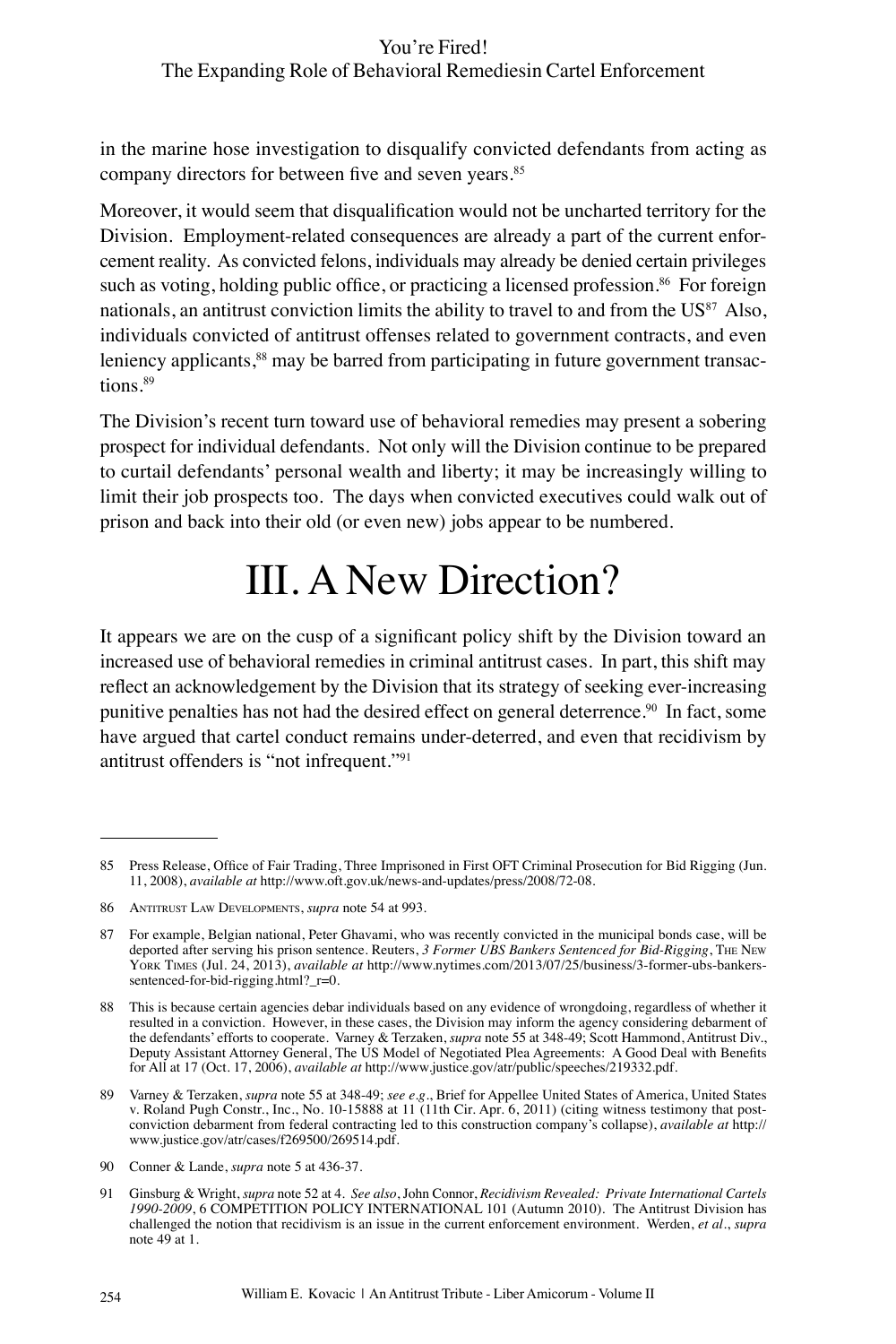Although there are no examples of individual recidivists,<sup>92</sup> a recent survey by Allen & Overy tends to support the notion that general deterrence remains an aspirational objective for criminal antitrust enforcement.<sup>93</sup> The survey, conducted in partnership with insurance broker Willis, asked 130 senior directors, non-executive directors, in-house counsel, risk experts, and compliance professionals (at public and private companies) for their views on the risk of personal liability.<sup>94</sup> Alarmingly, over one third of these respondents were unaware of the personal risks they face through antitrust enforcement. It follows that these respondents are among those who are under-deterred by current enforcement efforts.<sup>95</sup>

The Division's confidence in its strategy may also have been shaken over the last several years by the underwhelming support it has received from the judiciary in its quest to increase penalties against cartel defendants, particularly individual defendants.<sup>96</sup> Indeed, aggressive sentencing recommendations have frequently conflicted with the judiciary's willingness to impose such harsh penalties,<sup>97</sup> a reality that serves to undermine a deterrence strategy built solely on rising sentences.

The reason for the shift may also be more practical in nature, reflecting the Division's appreciation for the new enforcement reality of having to do more with less in an increasingly crowded enforcement environment. The pursuit of excessively high penalties can drive defendants away from the plea bargaining table toward trial, which may prove to be a troubling fact for a resource-constrained Division.<sup>98</sup> Further, with cartel defendants now often facing incarceration and fines in multiple jurisdictions, the Division has already begun to rethink the appropriateness of seeking excessive jail sentences and fines in circumstances where stiff penalties have or will be imposed on the same defendant by other authorities.<sup>99</sup>

<sup>92</sup> Werden, *et al*., *supra* note 49 at 6.

<sup>93</sup> Willis Group Holdings, Plc., *Directors, Officers Face Increased Scrutiny: Willis/Allen & Overy Survey*, Insurance Journal, (Apr. 23, 2013), *available at* http://www.insurancejournal.com/news/national/2013/04/23/289409.htm.

<sup>94</sup> *Id.*

<sup>95</sup> *Id*.

<sup>96</sup> *See e.g.,* Nicholas Rummell, *Three Former UBS Employees Given Fines, Jail Terms in Muni-Bonds Case*, Mlex (Jul. 24, 2013)(reporting that the jail sentences imposed—ranging from 16 to 27 months—"were a fraction of the penalties originally sought by prosecutors."); *see also*, Pamela MacLean & Karen Gullo, *AU Optronics Fined \$500 Million in US for Price-Fixing*, Bloomberg (Sept. 21, 2012)(reporting that Judge Illston believed the Division's \$1 billion fine recommendation was "excessive"), *available at* http://www.bloomberg.com/news/2012-09-20/ au-optronics-fined-500-million-in-u-s-for-price-fixing.html; *see also*, Julie McEvoy & Ryan C. Thomas, *US Justice Department Obtains Record Jail Sentence for Antitrust Conspiracy: the Value of Cooperation and Judicial Discretion*, Jones Day Commentary (April 2009)(observing that by imposing a sentence against a coastal shipping defendant that was lower than the Division's recommendation, the court signaled to the government that "courts retain considerable discretion in meting out punishment – and not always in the manner the prosecutor desires"), *available at* http://www.jonesday.com/files/Publication/ea368eb2-ab2c-4bd6-abbe-8e19c162af25/Presentation/ PublicationAttachment/ee35981b-6586-4770-a809-228e2d767e2b/US%20Justice%20Department.pdf.

<sup>97</sup> Maurice E. Stucke, *Morality and Antitrust*, 2006 COLUMB. Bus. L. REV. 443,487 (2006)(finding that judges often reject optimal deterrence theory when sentencing).

<sup>98</sup> Hammond, *supra* note 47 at 1-2.

<sup>99</sup> John Terzaken & Pieter Huizing, *How Much Is Too Much? A Call for Global Principles to Guide the Punishment*  of International Cartels, 27 ANTITRUST 53 (Spring 2013).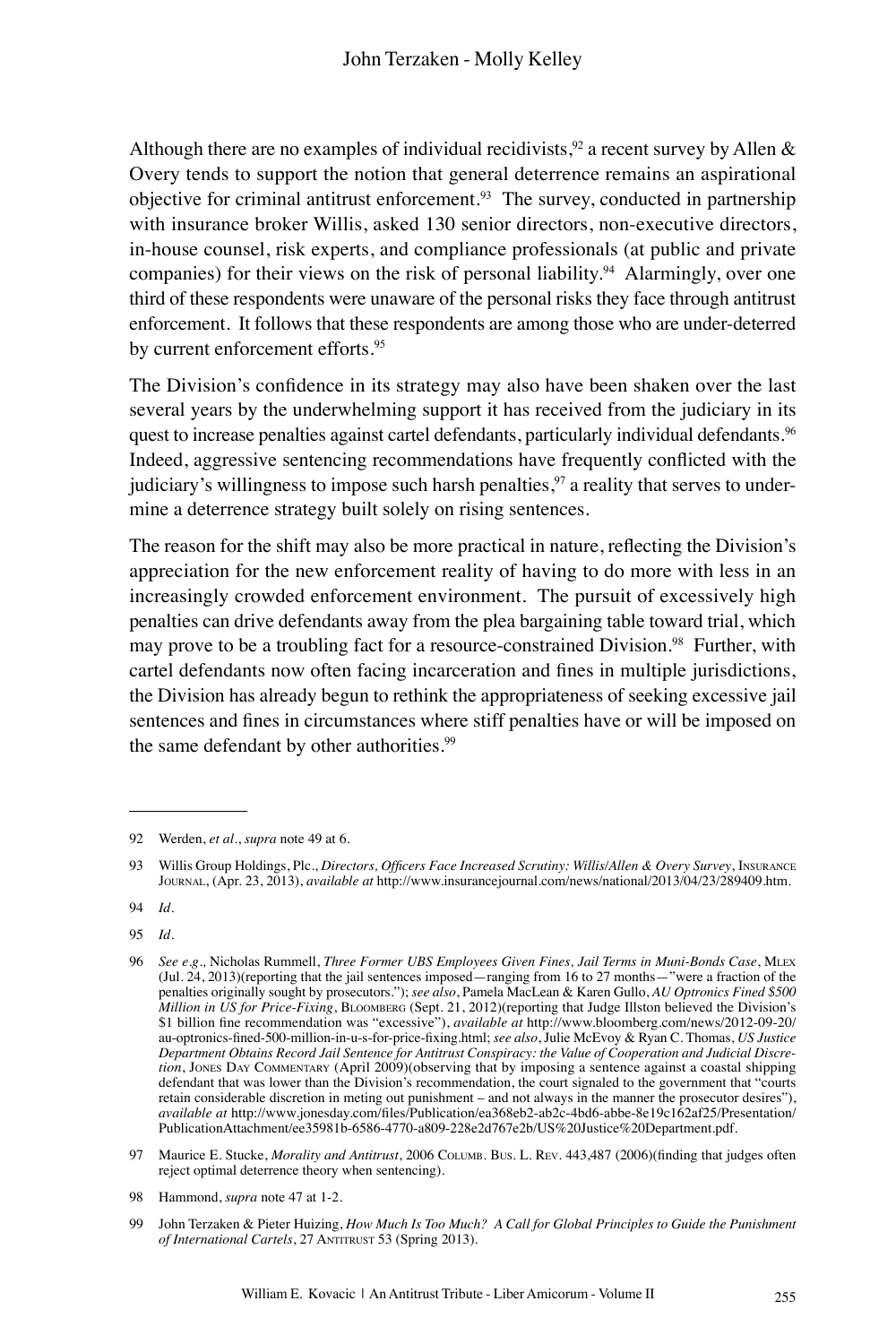Whatever the reason for the Division's expanded use of behavioral remedies, defendants should expect the trend to continue. The pursuit of these remedies is a current reality for corporate defendants and all indications suggest it is only a matter of time until the Division begins incorporating them into punishments for individual defendants as well. But while these remedies no doubt serve as yet another arrow in the Division's quiver, their emergence in the conversation about what constitutes appropriate punishment and deterrence has a potential bright side for defendants. Prior discussions with the Division about resolving criminal antitrust violations were exclusively limited by policy and practice to the contours of a guilty plea and the size and severity of the resulting sentence. As this next enforcement era emerges, the Division's willingness to consider behavioral remedies may open the door for defendants to pursue more creative resolutions with the Division (or the courts where the Division is not persuaded), where jail sentences and fines are reduced, or forced to yield, in favor of more targeted, behavioral relief.